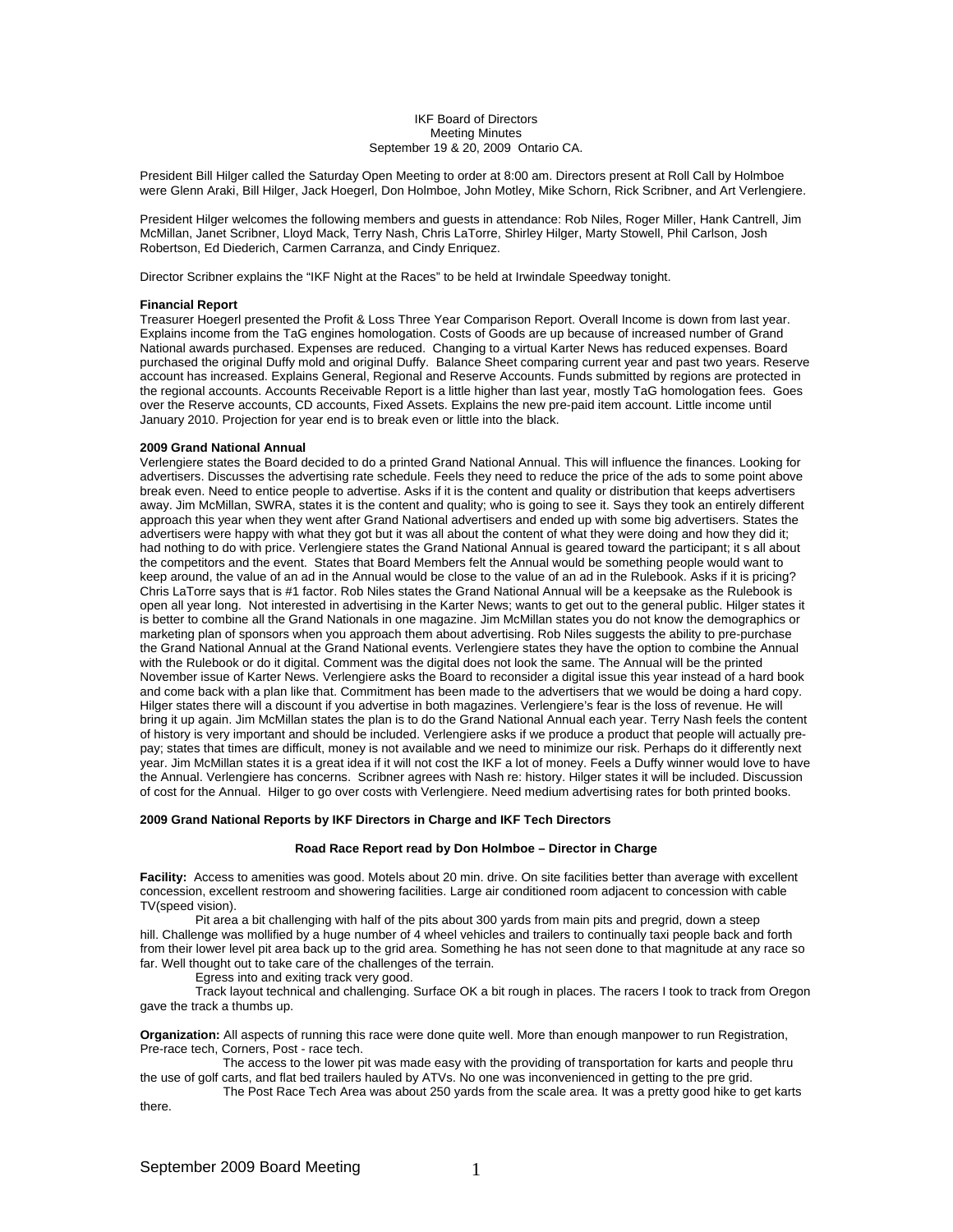**Communication:** At every National, I have been to, there is always someone who claims they were not told something or were told the wrong thing. No exceptions here but not wide spread. More than adequate communication. Needed to be more than one announcement for pre tech and drivers meeting each day. **Did not have rules set available for local option classes.** 

**Promotion:** Pre race promotion was all but non existent. It is not adequate, in my opinion, to just place ads in Karter news. Case in point in the USKGP race run at Miller Motorsport recently. The promoter, and two other notable individuals, were on several forums talking up there upcoming event for several months prior to there event which had over 400 entries.

**Overview:** This event was as good as any in recent history despite my criticisms. The bar has to be raised for future events as seen by the success of the recent USKGP event. The turnout of 272 entries was reasonable with participants from 8 states. Should be better.

 To grade McMillan and SWRA on this event I would give them a B-. If the promotional aspects were different it could have been an A-. To garner an A would take a different facility.

Jim McMillan states they want everyone to have a great time. No mention of the spectacular hog roast. Explains the use of a blank set of Duffys for the awards presentation – most of the actual Duffys were personally delivered within 13 days. Holmboe comments the length of time it takes to get to the awards has always bothered him. His opinion is that we would better serve our customers if the trophy presentations were done even before they had tech results. It does not happen very often that something would change the results. He would rather see the flow go rapidly from the racing to the presentation while everybody is there. Mac agrees with one exception, that, as a promoter, you would need a whole different crew of people to handle that.

Hilger states you cannot reassemble the top 5 for the podium if there is a DQ. Debbie Kuntze suggests an informal cocktail party set up.

## **Road Race Grand National Report read by John Motley – IKF Tech Director**

Firstly I would like to commend SWRA for a first class event. There were more than adequate staff and the Tech facilities were first class. While the Tech area was some distance downhill from the scale area the tech personnel were supplied with a golf kart.

The two tech inspectors: John Sefcik and George Shear were absolutely top notch. Some of the best I have ever worked with. We worked as a team and discussed any issue that was not clear cut.

Having said that we really had no questionable calls to make. Some unfortunate such as screws missing from SSX and SBX mufflers, one DQ due to 3<sup>rd</sup> bearing support not being safety wired and Rotax with the incorrect Passport, but really only run of the mill DQ's.

We did concentrate on reading the Rule Book when decisions were made and did come up with a few clarifications that should occur.

The all too usual questions came up about Local Option classes (which was a bit complicated by some of them being KART rules). We absolutely must put a requirement in the contract for website posting and printed copies available at the event. It just causes too much wasted time for the competitors and the officials if it is not readily available. It's too bad that we had a serious injury at the start of the event and one or two issues that I am sure Don will discuss.

Overall it was a great event, it's too bad the tire conflicts and Bernie's race caused the dissent it has. If you stayed away for either of these reasons, you missed a great event.

## **4 Cycle Sprint/Shifter Report read by Rick Scribner – IKF Director in Charge**

This year's IKF 4Cycle Sprint/Shifter Grand National was held at the Shasta Kart Club in Redding, California. Redding is known for its warm weather in summer. This year Mother Nature did not disappoint, it was a little over 100° each day. Not bad for Redding standards as I was in Redding for an event about 15 years ago and it was 117°. The track, pits and surrounding landscaping was in immaculate condition. Dan Pellizzari and crew had obviously put in a lot of hours in preparation for this event. The tech area was covered with a 40 x 40 tent, registration area had a 30 x 30 tent and the grid had a 40 x 80 tent. New asphalt was installed in the pits to create more pit space as well as a convenient exit lane from the scale and tech area. A picnic/viewing area with bleachers and picnic tables was constructed in a stand of oak trees that allowed for shaded up close viewing of the entire track. There were ample portable restrooms with soap and water stations that were serviced daily. All sponsor banners were prominently displayed throughout the racing facility. This year a self certifying pre-tech form was utilized. Karts were not required to be inspected by an IKF official prior to taking to the track however officials were on hand in the grid and scales to look the karts over.

# **Monday evening June 22, 2009**

Monday was the last "unofficial" practice day prior to the Grand National event. I opened pre-tech at 4 pm. Announcements were made several times over the PA that pre-tech was open in the tech tent. I kept pre-tech open until 6:15 pm. The announcements included the statement that starting tomorrow, the official practice day, karts would not be allowed on the track without a pre-tech sticker. I was surprised that only three racers took advantage of this opportunity to turn in the pre-tech form.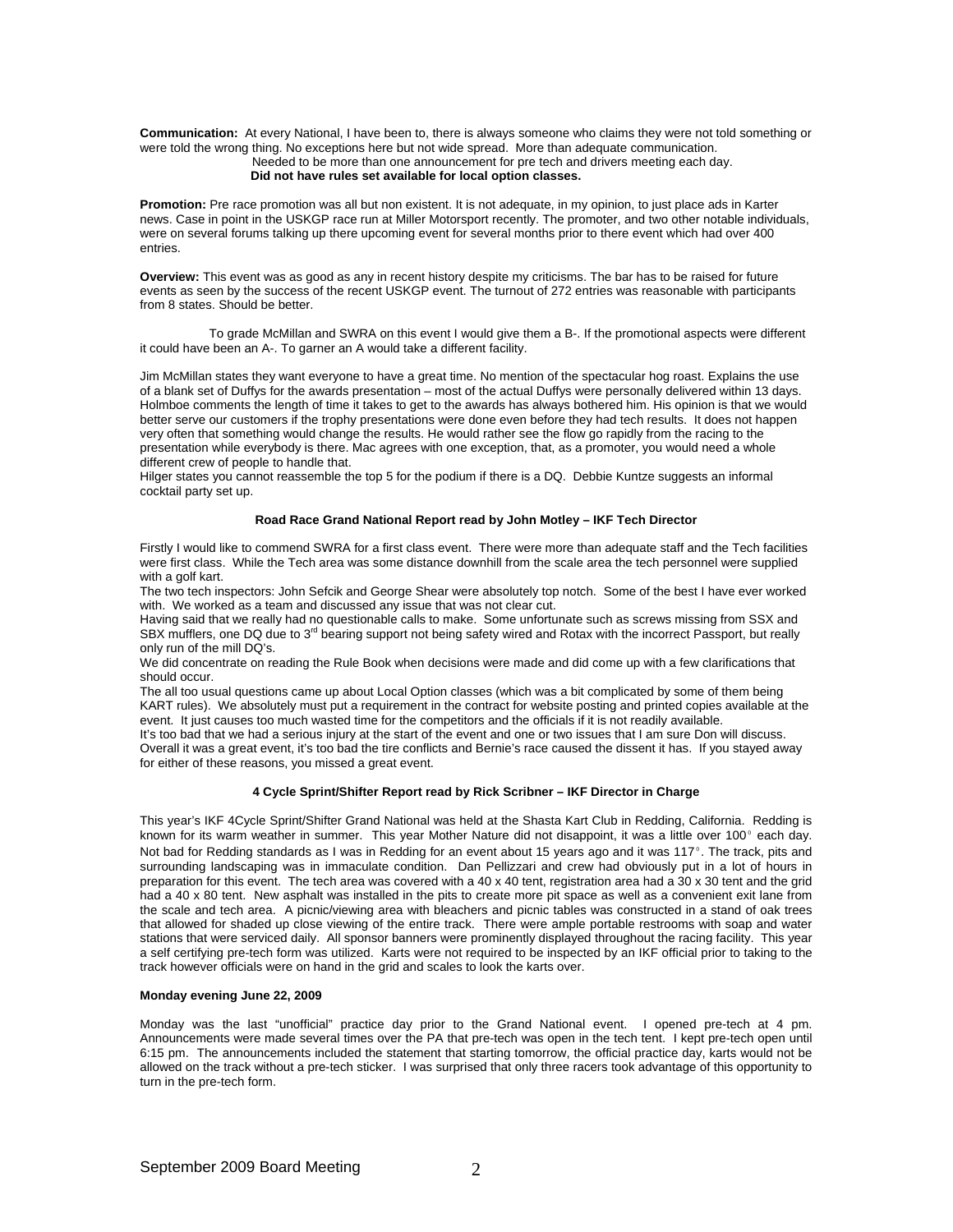#### **Tuesday June 23, 2009**

Pre-tech was opened at 8:00 am. Announcements were made that pre-tech stickers were required to practice. Track was open for practice at 9:00am. The crowd showed up for pre-tech card turn in about 8:45 am. Very little issues with the self pre-tech cards as most understood the process and did a fine job of self tech. Several competitors asked the usual questions, mostly about chain guards. Practice went well and lasted until 6:00 pm.

#### **Wednesday June 24, 2009**

I called a meeting at 8:00 am with the IKF officials and track personnel. In attendance was Dave Brant - Race Director, Don Holmboe - Shifter Tech, Terry Nash - Tech Director in Charge, John McDermott – Flagman, Cindy Duhn – Scoring, Catherine Schorn – Grid Stewart, Dan Pellizzari – Shasta Kart Klub, and myself, Rick Scribner – IKF Director in Charge. I laid out the race starting procedure similar to the procedure I used at the Road Race Grand Nationals last year which is reinforcing Section 210.7.3. The main focus was placed on once the leader sets the pace, that pace is **NOT** to change until the start of the race. We would be utilizing strategically placed "pace" cones as well as "acceleration" cones. It would be my job to talk with each front row racers in each class in each race to explain the procedure. It will be stressed that if either kart in the front row changed pace, it could be considered jumping the start and appropriate penalties would be assessed. It was also stressed that pace was to not to be too fast or slow. I was also going to assist Dave Brant with race directing. The meeting was adjourned and the race day began.

There was no pump-around for fuel and shifters only were required to show up with an empty tank. Fueling at the onsite fuel truck for the shifters took longer than expected which put us a little behind schedule. We also got complaints from some shifter competitors about us not impounding tanks or not having a pump out. There was a concern about that. 4- Cycle competitors were allowed to purchase fuel in their own jugs and keep it in their pits.

Also had several complaints about competitors exiting the track too fast and sliding up to the scales.

## **Thursday June 25, 2009**

Pit road speed was discussed from the previous day's complaints in the drivers meeting. Today brought us a unique issue that none of us had ever experienced before. One of the larger senior qualifying groups had been split into two groups. The first group qualified, getting two laps. During the second group, on the out lap a competitor spun and high centered on a curb with part of the kart in the racing line. It took two laps to clear this kart while the rest of the group was on the clock. One of the officials presiding over qualifying decided to keep the group out for an additional two unimpeded laps. According to the timing system a competitor in this group set the "Eagle" lap on lap 3. The entire class, groups 1 & 2, were held on the grid for a decision. I assembled a Race Committee as per Section 113.9. The committee consisted of Dave Brant, Don Holmboe, Ed Diederich, Terry Nash and myself. Mr. Nash excused himself as he had 4 competitors/customers in this class. The Race Committee decided that only the competitors in the group that was affected by the kart in the racing line would have a choice to either stand on the best of their first two laps or re-qualify on existing tires once the tires cooled as per Section 210.3.4 except the kart that caused the impediment was allowed only one lap. All in this group choose to re-qualify. There was no argument from either group 1 or 2!!!! Racing was great for day two.

## **Friday June 26, 2009**

At the drivers meeting, I stated "I hope this will not jinx what is so far a great event, all of you have acted very professional and the starts have been awesome, give yourselves a hand". This last day was actually even better than the first two. There was even some incredible two and three wide racing that was a pleasure to watch.

#### **Conclusion**

The awards ceremonies MC by Dan Pellizzari each night were conducted fairly early as Terry Nash and crew did an excellent and efficient job of tech. Dan gave each podium award winner an opportunity to thank their respective sponsors and crew over the excellent sound system. The mix of 4-Cycle and Shifters went well with no issues or complaints. This could be a concept for future Grand Nationals.

A total of six protests were filed with the Race Director and all were settled with all parties involved. Dave Brant did an excellent job of upholding the IKF standards and rules.

The starts for the most part were conducted at a good even steady pace, not too fast or slow. Karts getting through turn one with very little contact due to the slightly slower speeds because of the steady pace laps. This pace/starting procedure works well and should be explored further. No "RED" flags for the 188 entry event!!

Congratulations to all Duffy and Eagle winners as well as a **Big Thank You** to all competitors, crew and officials.

## **Mike Manning, Sharon Barros, Debbie Kuntze and Chris Villarreal are introduced.**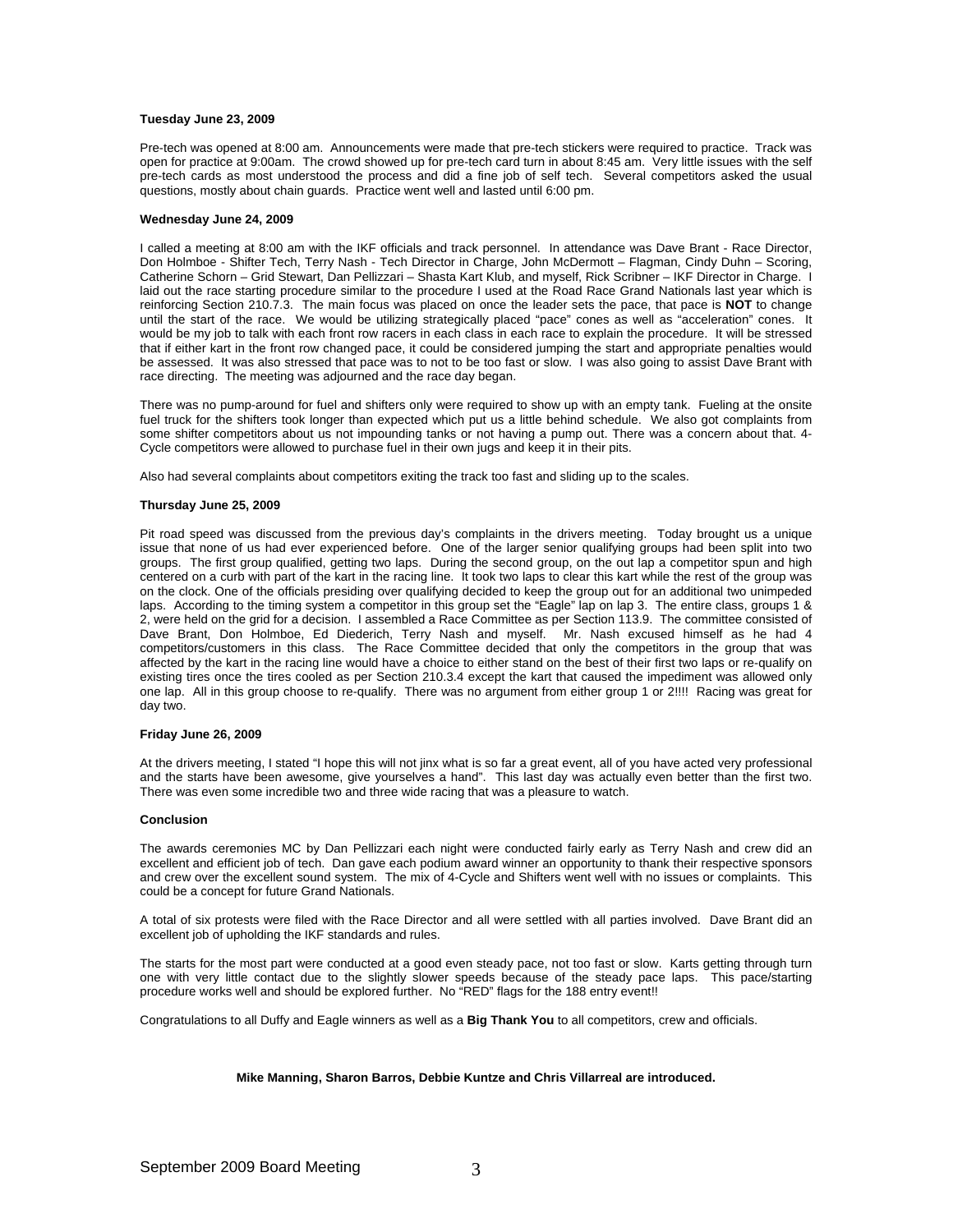## **4 Cycle Sprint/Shifter Report by Terry Nash – IKF Tech Director**

First a deep Thank You to all who participated in the 2009 4 Cycle Sprint/Shifter Grand National event held in Redding California. The weather was hot to say the least. However, Dan Pellizzari and crew provided a very large tent to do the post race tech in and it provided a welcome relief from the intense sun. The impound area was adequate with plenty of room to stack up post race karts.

This year's event included the 80cc and 125cc shifters as their National Event also. I was not really prepared as well as I had planned to also do the shifters. Don Holmboe was a life saver in tech and he handled all the tech on the shifters. He was the example of professionalism. There were no complains received from the competitors throughout the event about the shifter tech. The opinion of those polled in the shifter contingent felt they were treated fairly. I consider it to have been a great success.

On the four cycle end of things, I would like to express my sincere thanks to these individuals who made my job manageable, Paul Martin, Mike Schorn, Dave Gonzales, Roger Cathey, Dan Pellizzari, and of course, Syd White.

The first night of after race tech, there was an abundance of help. Things went fairly smooth and even in the case of a couple of disqualifications, fairness and compassion were exhibited. Set the tone. The only question raised was in regards to some of the tooling used to inspect the engines. When the tooling was called in question, all efforts were exhausted to achieve a fair ruling. My tooling was used and the outcome was not changed. However, the perception was. This brings the question as to the degree of professionalism exhibited by the tools a tech inspector uses. I believe across the board at a national event, only the best of tooling should be procured and utilized. On behalf of the IKF, we do have a very nice set of tools. Some of the tech inspectors were a little short on some of the tools. It is tantamount on him as the Head Inspector to make sure that individual is teched with the proper set of tools. This came up once and they used his set of tools. Handled in a very good way. My comments to this were not well received by one of my tech inspectors. It was my fault for the confrontation with Dan Pellizzari because I didn't express myself one on one with him. I used the open tech area to call his equipment into question. My bad and I apologized for it many times. The question still remains and I feel I have addressed it in this paragraph.

The second day had a DQ in the Senior World Formula Class and after further explanation and rule documentation, no question was raised. There was plenty of help in the tech barn after the races and tooling was overcome. The tech procedures in the barn were done very well. Everybody that did help did a really good job.

The third day brought no DQ's in tech. The time spent in the tech barn was increased as some of the help was not available for the time needed. Ran into shortage of help the last day. I felt pressured the last day and the process was not smooth. Still the competitors were treated fairly and with compassion.

All in all, I would rate my experience as head tech at this years combined Nationals as fair. Partly due to my own unpreparedness and partly due to the inconsistent help from the Shasta Kart Club. His goal is to make sure that everyone is treated fairly and squarely.

Hoegerl says that Nash is the Chairman of the 4 Cycle Tech Committee. He asks Nash about tooling that Syd White had. Nash states he has that tooling now. Hoegerl tells Nash that, at any time, he needs tooling, there is a limited budget available to you to purchase tools. Nash states that most of the guys that he works with on a National level, they have stepped up and bought really good tools. His opinion is that those that show up at Grand National events must have proper tooling. Discussion on tooling, measuring, indicators, fixtures.

## **2010 2 Cycle Sprint Grand National**

Verlengiere questions the guidelines for the awarding of the 2010 2 Cycle Sprint Grand National to Willow Springs Kart Club. Asks who was awarded the event – TiMi Promotions or Willow Springs Kart Club? Questions the number of days for the event, 4 or 5? Reply is 5 days. 1 Official Practice and 4 Days of Competition. Ask about kart pickup – Manning says they have 2 vehicles. Asks about curfew – Manning says there is no track curfew.

Asked if they used the self pre tech at all of Grand Nationals this year – Motley says yes at the 2 and 4 Cycle Sprint Grand Nationals. Nash says they had no problems with it. Verlengiere asks if they need 4 pre tech people – reply is no – they can transfer them to the scales. McMillan states he has a problem with someone going out on the track illegal, affecting the outcome of the race and then tell him about it at the scales. Verlengiere says they are giving them personal responsibility. Discussion by Board. Scribner says they did due diligence at the grid and scales. Motley states they have amazing conformance from the Region 7 program to 2 Cycle Sprints. Way better than anybody could have anticipated. Nash says Motley is on the spot at the end there and enforcing it. Motley says that, on the regional level, they are checked at qualifying, heats and final. They know the penalties. Verlengiere asks if Motley will be tech person at this event. Asks how many courtesy fuel checks do they get - Motley says one. Motley says Manning has not yet decided how they are going to handle the fuel yet. Discussion of fuel pump around. Verlengiere asks about a \$10 gate fee – is it a fee every day for every person? Kuntze says you pay that fee once. Verlengiere asks about free pit spots, 20? Must be 40% according to the Grand National Agreement. Manning states they will comply to the rules. Verlengiere asks who set the event fees? Holmboe states the promoter sets the fees and the Board must approve or disapprove. Changes can be made to the Agreement per Hilger.

#### **David Williams joins the Meeting.**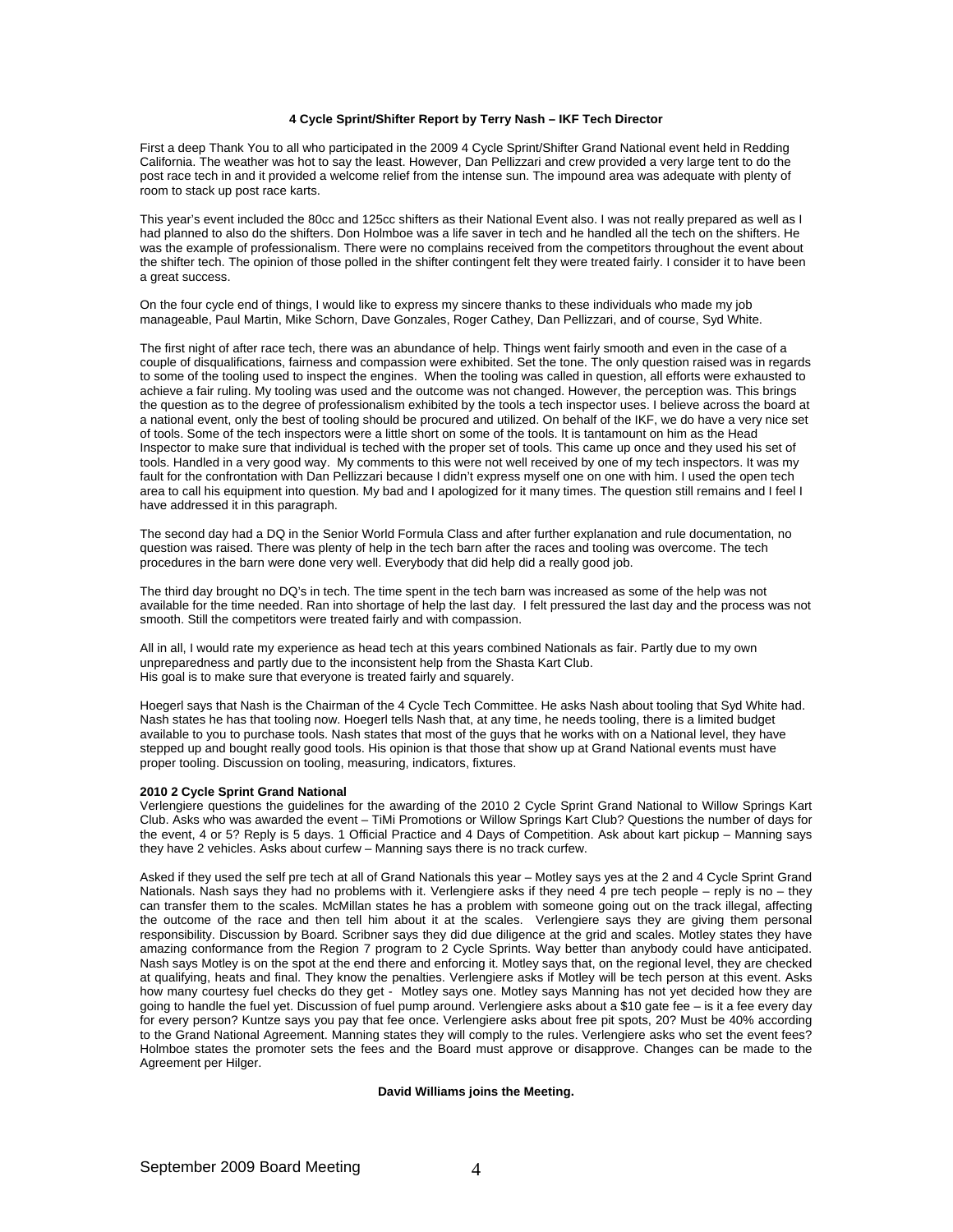## **4 Cycle Speedway Report by Bill Hilger – IKF Director in Charge**

Arrived on site the evening of July 5<sup>th</sup> to find rain which created havoc in the pits due to the surface of the pits which was predominately red clay. The entrance was partially rock to a point and then it was slip and slide. With the pits sloping from the entrance downward there were areas where it was very difficult to maneuver. After visiting with racers I left for the evening.

On practice day the clouds let up some as more entrants were arriving but the rain did continue enough that the pits were not to a point where we could function properly for practice day. The track could have been raced on but it was best to cancel practice day to allow the pits and track to dry properly. We had a drivers meeting and it was agreed that practice day would be cancelled and that we would give every driver that paid for practice two extra sessions each day before the official hot laps.

This actually worked better because it gave the drivers that paid for practice four times on the racing surface. This allowed the drivers to make better adjustments for the days racing as they understood what the surface was going to be. There was no backlash from this decision.

Dave and Carrie Snyder worked very hard on the list of items that I proposed a year ago for their facility for improvements. Not every item was completed but for the most part the facility was vastly improved.

With the hot sun beaming down before the next day of racing the pits and other areas dried quickly and there were no further issues with the mud.

As usual the racing surface is always a concern because if the surface is not prepared properly for day racing the actual racing suffers. Each and everyday Dave prepared an excellent track which provided for some excellent side by side racing. I believe that Dave even amazed himself on how great the racing surface held up each and every day.

Everyday we kept on schedule which is very important at any race track. Dave was always on time and had the track ready at the proper announced time. During the drivers meeting many prizes were given away. Maxxis donated a set of tires for each class, Briggs & Stratton donated an animal engine. Jody Krug donated and Avenger Storm racing chassis, as well as many local area merchants gave away coupons for various products. All the above was drawn by random so everyone had a chance to win some great prices.

The concession stand had a variety of items, including Diary Queen Blizzard and my favorite the snow cone of which I had plenty the last couple of days due the 100 degree plus heat.

The grid was concrete and held enough for two complete races. The grid was covered which kept everyone cool as they sat in their karts waiting for the next race. This was important as the temperatures were 100 plus most days with the usual high humidity.

It was under this cover that we held the pit meeting and awards each day. This was a welcome comfort for everyone and a must for all facilities hosting the Grands.

The major downside to the facility was the inadequate public address system. There were many complaints on not hearing when to get started so I personally went walking through the pits and announced each session so everyone knew what was going on. This was a lot of work but it had to be done. We looked for an FM transmitter but could not find one locally.

The number of entries was down more than previously thought and much was due to the fact that the northern racers did not drive the distance to Texas and the economy for some was to blame. If we would have had the 400 to 500 entries that we have seen in the past we certainly would have had more problems due to the extra pit area that needed attention.

As far as officiating, it went fairly well but the experience level was not of what I have been accustomed to for the past couple of Grands. I took over corner three and organized all the starts so there was consistency throughout the week. And as always there was the usual verbiage that my driver was not the one to be penalized and yes black flags were flown when needed. This area could use improvement both in quality and officiating racing apparel.

Also as we have seen all year, some areas of IKF are not enforcing the rules per the rule book so when they come to the Grands they seem have the same question, (*Show me in the rule book where it says that).* 

Beside the usual awards, an award was given to the engine builder who had the most points by having drivers in the top five. Points were awarded by 5 for first, 4 for second, 3 for third, 2 fourth, and 1 for fifth. On the last day the award sponsored by Briggs and Stratton was award to the engine builder. This award was well received and we will continue this award with a newly designed trophy.

Getting the feature lineups took longer than I expected and yes they had a computer system. Also sometimes it took too long to get scoring lineups after yellow flags which led to concern about enough fuel to finish the laps, but everyone made it.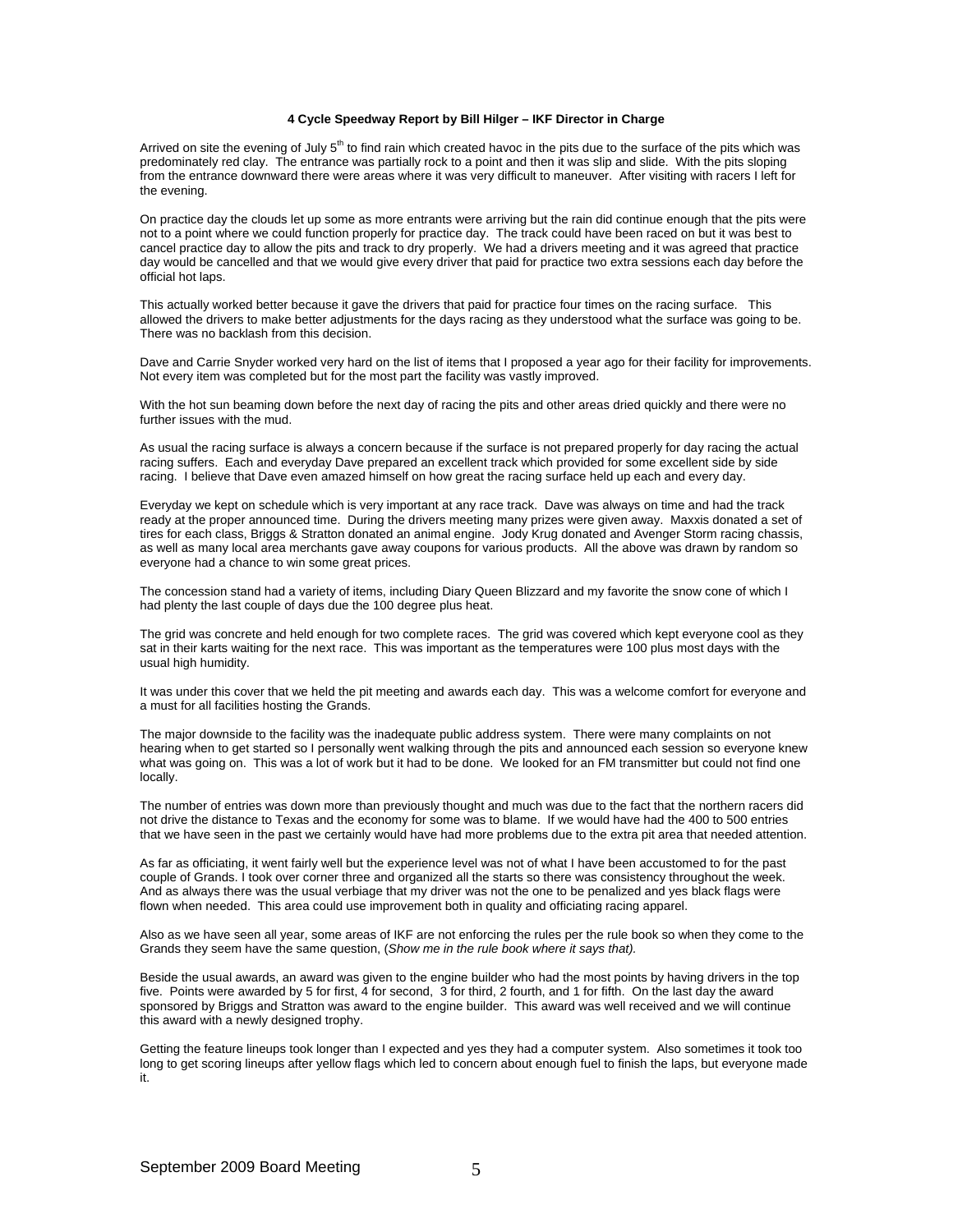Overall I believe that Dave and Carrie Snyder worked very hard to put on this Grand National and learned a lot. The many Texas racers were thankful that IKF allowed this to happen in their backyard but yet were disappointed on the number of entries. Dave and Carrie understand how much work it takes to make this happen and know the areas that need to be improved in order to host another Grand.

I thank everyone that participated at the Speedway Grand Nationals for their hospitality, questions, suggestions, complaints and look forward to working with Texas again in the future.

## No Tech Report

## **2 Cycle Sprint Report by Bill Hilger – IKF Director In Charge – 423 Entries**

The Northern Nevada Kart Club did an outstanding job in hosting this years 2 Cycle Sprint Grand Nationals. Brian Rivera worked his tail off trying to please everyone, but he needed to delegate some of the responsibilities to others. There were times that he tried to handle too much which led to delays in getting items requested. His effort was second to none.

The entries were 423 which improved from 348 last year. There were entries from multiple states, regions and even competitors from outside the Unites States. Most of us remember comments that said if you award it to Reno that no one will come. Well that was totally untrue and the numbers prove it.

Arrived early the morning of practice day to find various issues that needed to be taken care of. Practice had started without the race director or assistant race director on site. They were to arrive by noon. In the meantime I just walked around taking notice of items that I thought needed to be addressed or answered questions to the best of my knowledge of what was asked at that time.

There should have been a drivers meeting to get the system working before practice started but that did not happen.

The first issue that needed attention was the last corner curbing. All during previous practice days small cones were place in an area to keep karts from cutting the curb more and more. But they continued to knock them down and cutting the curb even more. The official day of practice larger cones were placed there, which brought many complaints. Having cones created a hazard where if a kart hit them they either drove over top of them or after contact were found in the racing zone. Neither was acceptable in my book or many others. After the staff and officials arrived, this area was discussed and everyone agreed to put plastic barriers from the entrance of the corner to past the curbing area. These curbs were marked with paint so if they were hit the barriers would be put back to the same point every time. This was somewhat intimidating for the drivers to get used to but if they stayed clear of the barriers everything went well, but for those who continued to cut the curbing too close, came in contact with the barriers and at times upset the kart causing them to spin. Some karts came away with minimal damage where others had major damage and or some injuries. The barrier was a good idea but did create a lot of problems for various karters who chose to cut the fine line.

The new YKC Bridgestone tires were used and if there were any issues regarding these tires Mike Tetrault answered all those issues and I thank Mike and Bridgestone for their support of IKF and karting.

Each drivers meeting multiple sets of YKC tires were given away at random to participants and special thanks to Bridgestone for their contribution.

Smaller issues were addressed and taken care of as we moved to race day.

As usual there were the normal questions about the pre-tech sheet and where to hand them in even though these and other items were addressed at the pit meeting. There are always issues that were discussed in the pit meeting, drivers still did not either listen or respond properly to what was asked of them.

Racing was very intense each day but having attended this race before I expected it. As a guest to the 2 Cycle Sprint Grand Nationals in Santa Maria last year and watching Gary Richter (IKF Director In Charge) and Lloyd Mack (Race Director), this would be no walk in the park and to expect the unexpected. You have to be patient, firm and consistent and never let your emotions get away.

Entrance to corner one after the green flag was very difficult and the majority of the accidents either occurred in corner one or the last corner. Once the majority of the racers settled down and waited until after corner two to start making the move racing went fairly well. To help with the issues in corner one, we had multiple personnel slowing the karts down before the start line. The start line was moved down closer to corner one to keep karts at a slower entry speed and that seemed to help somewhat.

Having the flagman down on the field waving the green flag with his jumping ability was well received by many in the crowd. This was a good thing.

Extra personnel was placed throughout the racetrack at trouble spots to keep watch on karts trying for that space that was not quite there. Even though we had more corner workers, I believe we need one at each corner and two at corners that consistently had trouble such as corner one and nine. These corners had the most incidents and where most of the controversy came from as far as between racer and official.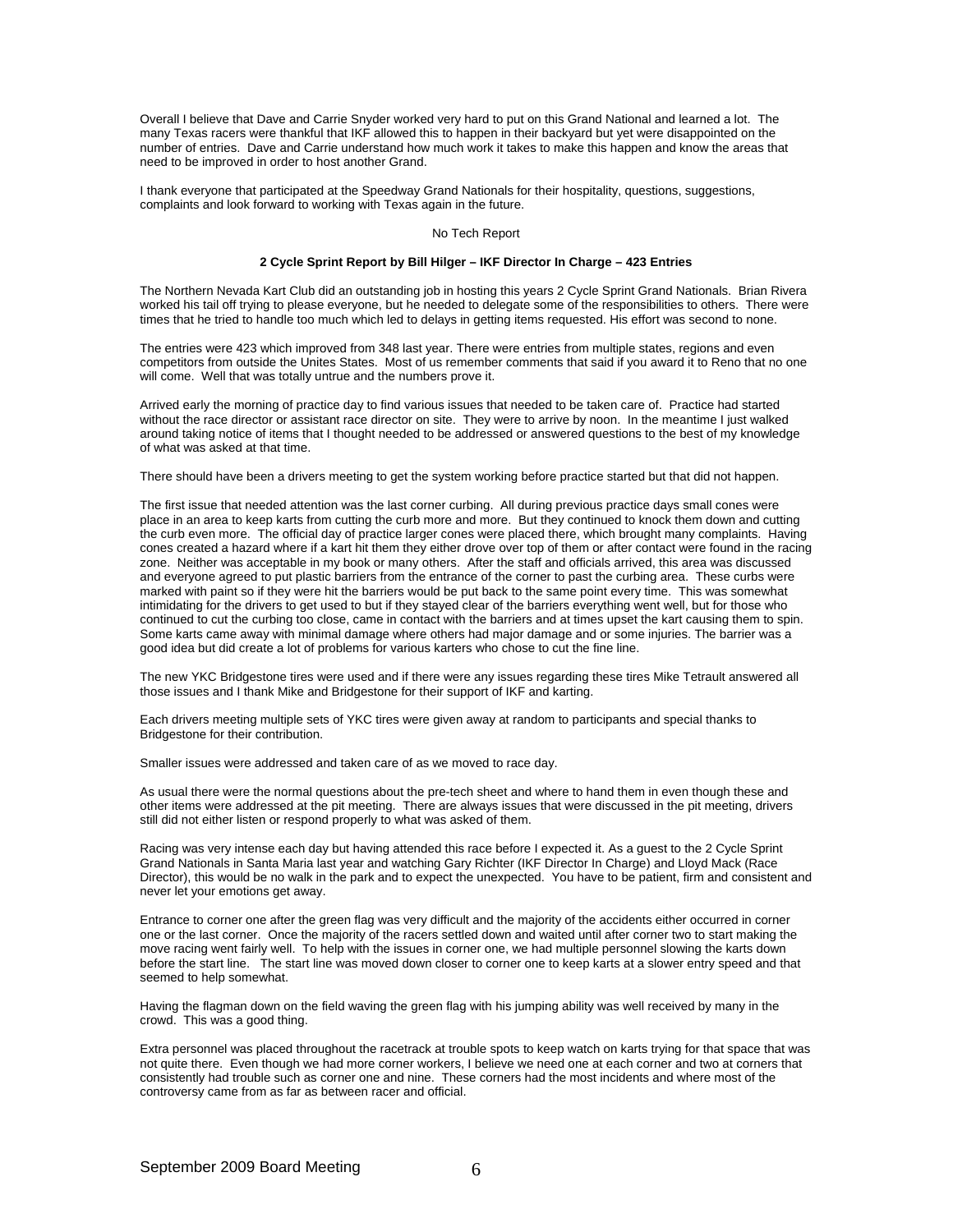One of the other major problems that came to be was that most racers did not have a better understanding of the rules in the book. It was evident that IKF regions were not enforcing the rule book at various regional races but when these rules were enforced at the Grands there were very heated arguments over the rule book and the normal question form the competitor is, where is that rule in the book.

We had race officials lose their control during some of these confrontations and that is not acceptable.

Very few understood the red flag rule or the 90 second clock and most participants had their own definition of what was meant by the rule. There was too much time spent by race officials trying to explain rules which were clear in the rule book.

One of the racing days we had a little issue with rain which led to the decision to call it a rain race. The decision by racers to determine which tires to use created some interesting incidents on the track. Some equipment was damaged during this period of time. Fortunately within an hour the track had dried and slicks were on everyone's kart and racing was back to normal.

My response to the Medical personnel on site was they were adequate but I could not understand when asked for help that the Medic exited the vehicle and proceeded to walk across the track to respond. I would have thought they would drive the vehicle to the area requested. At times when I saw this I requested a 4 wheeler to accelerate the process. This was a concern to me.

Communication was another area of concern. While racing action was going on the track, there were multiple times where scoring and grid were talking about lineups that prevented race officials from communicating with each other. At one time I clocked over 90 seconds of time where we could not communicate. This is hazardous in case of a red flag incident. **Separate channels are necessary for proper race control.** 

The facility was clean and professional looking, covered grid made for comfortable drivers and mechanics, facilities were cleaned each day, food vendors were on site, friendly personnel to assist, registration was handled well. The portable podium was professional looking but as I have said in the past, having the award after tech leaves very few to witness. I believe this should be at the drivers meeting for all to see and would help with sponsorship.

I have a list of 28 items for discussion on improvements for future events at the IKF 2 Cycle Sprint Grand Nationals. These items are of no reflection on the host club but items of improvement for officials, facility and karters.

Thanks to Vintage Kart Association for putting on an exhibition of vintage karts the last two days. The response they received from the karters was well received. Great history for everyone and thanks to Ernie for his time and efforts in organizing this for IKF and NNKC.

I want to thank the Northern Nevada Kart Club and especially Brian Rivera for their outstanding efforts in hosting the 2009 2 cycle Sprint Grand Nationals. They now know their strengths and weaknesses and I hope they get the chance to host another 2 Cycle Sprint Grand Nationals as they are well deserving.

Scribner states this was a large event with large classes. Feels they did a very good job of addressing and changing procedures as the week went on. Hilger states they are thinking of putting a 90 second clock on the grid, which is a green/red light. Schorn says there were competitors from 15 states and 5 countries. Verlengiere states there were 24 classes – how long do they want the event to be. Motley states that Brian Rivera did a great job of marketing the event and a lot of credit should go to him. Biggest problem was the last corner.

Hilger suggests if the promoter hosts a successful Grand National, they should have the option for the second year. They should be awarded for a good job.

Chris Villarreal states that, when they award races as they did in years past for Grand Nationals, they should actually visit the facility and take a history on events that have been there prior.

## **Thelma King and Eunice Lisberg join the Meeting. Thelma states that Adams Kart Track will be celebrating their 50th Anniversary in January 2010.**

## **2 Cycle Sprint Report by John Motley – IKF Tech Director**

Basically the 2009 Sprint Grandnationals, while a success from the amount and breadth of entries, were very stressful and had more DQ's than the last several years events combined.

First the good, with over 400 entries it had to be considered a success. Brian Rivera did an outstanding job in overall management and promotion of the event. Keep in mind that this was the first event of its kind that Brian had even seen. My only criticism of Brian's overall performance was his lack of effective subordinates. It seemed whenever we had an issue we had to seek Brian out personally. In saying that I must stress that when we did reach Brian the problem was almost always solved.

Now let's get to the bad (or maybe the ugly). First and foremost was the lack of help in tech. I wrote to Brian on June  $10<sup>th</sup>$ regarding staffing.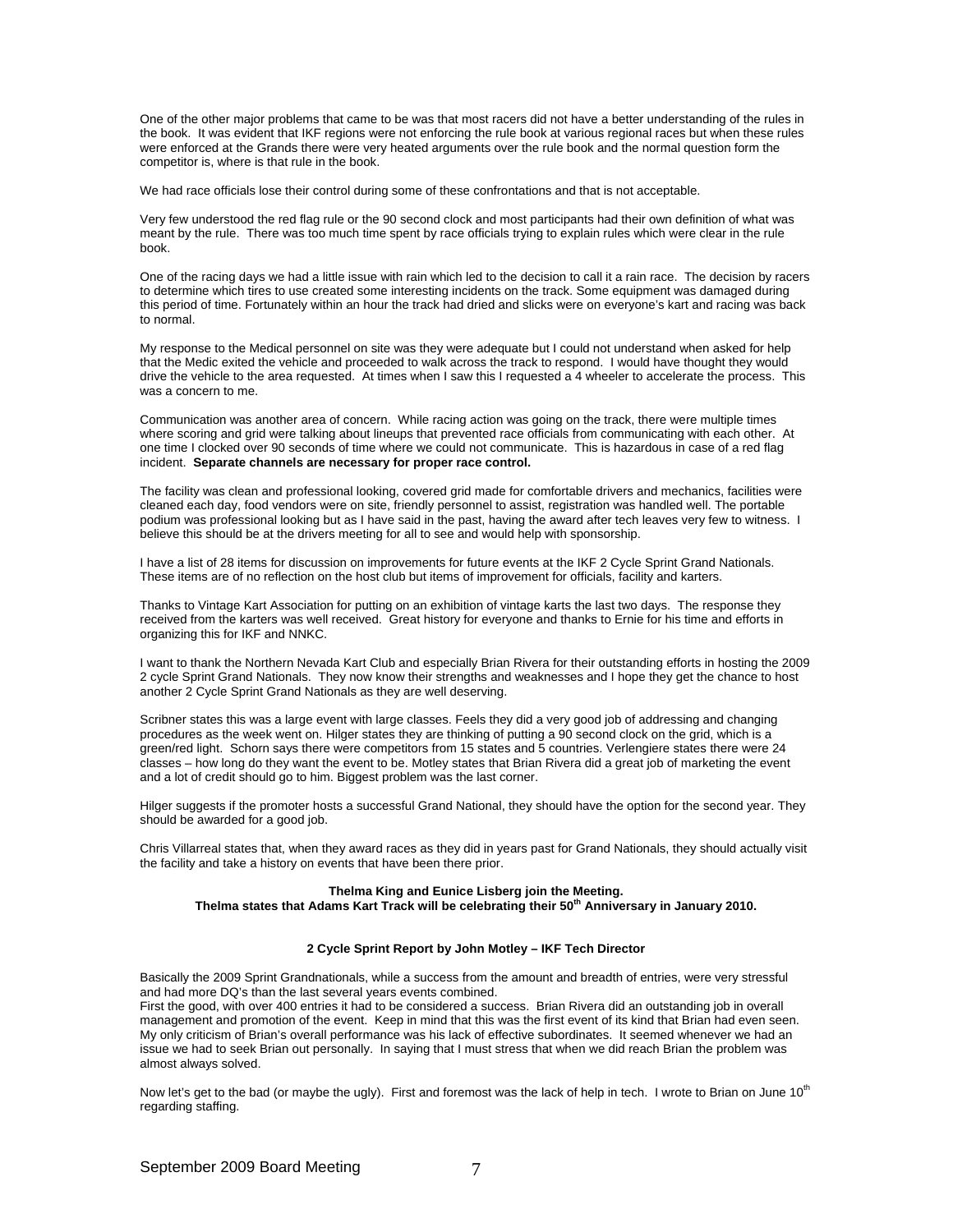This turned out to be a huge problem as both the two additional tech personnel only worked the first day and we had no additional help after that. We also had issues with the scale personnel who had a tendency to want to walk away from the scale house to watch the races. If we would have had more help, such as the "traffic cop" this would not have been as big an issue.

This all impacted the tech process as we were severely limited in the scope of tech performed. Maybe from the number of DQ's that may not have been a bad thing. In any event I have attached a list of DQ's.

There was considerable discussion regarding the Cervalli DQ at the Nationals.

In our defense...we took that body work to Mr. Motley the tech director on Tuesday ...the "official practice day of the Nationals", and asked him to check out the body work for us. He got his measuring tape and official rule book and measured the body work. He told us to change the nose because it came out too far from the tires but the rest was fine. We trusted what he said... We changed the nose ...could've easily changed the fairing at the same time but was told it was all good. Bottom line is it was a non-performance part, it wasn't put on the kart to make us faster and the officials do have the power to make a decision on the spot to overturn a rule. Why else were they able to over rule the "nerf bar length" rule on Sat. for the Jr. 1 class when at least 75% of the class was not in compliance?

Can a person seriously sleep after getting an 11 year old driver dq'd for a piece of non-performance plastic? That's some truly bad karting karma. We are proud that Sonny has the character that he does, because he handled it like a true gentleman racer and still made sure he was there to support his fellow racers at the end of the day.

It is true that they brought the kart to me to look at and I did tell them the nose was too wide. I did not "get my measuring tape" as we only discussed the nose and after looking up the rule no measurement was necessary as the rule is simply that the nose cannot extend beyond the front tires and no dimension is stated. It is truly unfortunate that that the fairing was not discussed at that time, it was a very difficult task to disqualify the young man. As an aside, the only reason the fairing was measured (remember personnel restraints) was due to a complaint from a fellow competitor. No witch hunt on the part of the Tech workers occurred

There was an issue regarding the nerf bar. It was a case was the vast majority of Cadet Karts have had new style bars for at least a year or more. It was simply an acknowledgement in advance that there was an error in the Rule Book. The old story of not updating the book when the karts are updated. It was to prevent someone pointing out that the affected karts did not comply and perhaps filing a protest. The DQ of the fairing was a case of one competitor using a piece that the rule was written to disallow (adult bodywork).

Another DQ that was controversial was a Gazelle cylinder head. This issue had surfaced several weeks before in Region 6. Apparently many cylinder heads in this class are modified. Region 6 has had several DQ's on this issue and some have been appealed so I was familiar with the issue. Several weeks before and early in the week at Reno a number of competitor's fathers had discussed the issue with me. In addition I had a discussion with one engine builder. I was asked how to solve the issue and replied "put a new **stock** head on the engine". Now keep in mind that this is a small class only run in Regions 6 and 11. We had 11 entries with most of the front runners putting new heads on for the race. We had one DQ for a cylinder head from, I believe second place. This was a strange situation as I don't believe either Gene or I ever discussed the situation with the father in advance or after the DQ . We then had to store the engine after the DQ overnight as it was not picked up and then had to announce several times that the engine was still in tech and ready to be picked up.

Now we come to the spin or urban legend. Apparently what some are stating is that you must have a "new" Gazelle head to be legal as opposed to an "old" head. When asked, I told everyone it didn't matter if it was old or new it had to be a legal head. There were both old and new heads that were shown to me that were illegal. The difference in the heads is only that the new one has IAME cast into it. The portion that is illegal is that portion of the transition between the squish band and the combustion chamber or dome. The illegal heads have a sharp radius whereas the legal (and stock) heads have a substantial radius just like other IAME engines such as Leopards or HPVs. It is clear even to the untrained eye when the heads are laid out side by side.

I have attached the list of DQ's for your information.

It is truly unfortunate that the event was tainted by just a few incidents but that still should not overshadow the success of the event in total.

Congratulations to the Northern Nevada Kart Club and to Brian Rivera in particular.

John Motley IKF Tech Director in Charge

2009 Sprint Grandnationals DQ list

Yamaha cylinder, large pieces missing in ports (1) Carb bores oversized (2) \*C51 mufflers outlet oversized (2) C51 timing not within spec (1) Cadet fairing too wide (adult version) (1) Gazelle head modified (1) Overall width too wide (1)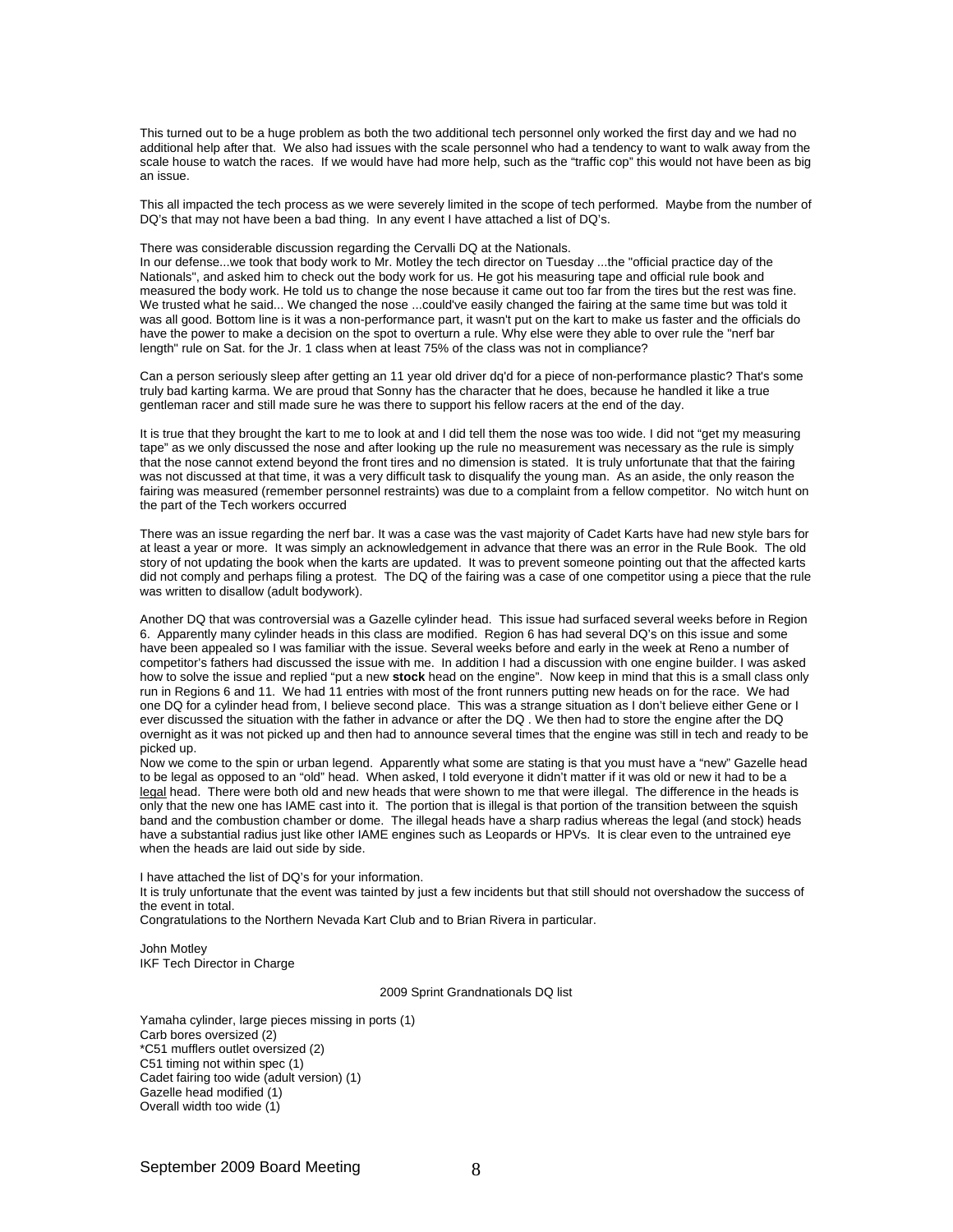HPV clutch components out of spec (1) \*TAG Junior using adult header (1)

\*I consider these to be flagrant violations

Hoegerl asks about the C51 muffler tech. Holmboe asks what rule there is in the rulebook that precipitated the DQ for the Gazelle head – Motley replies that they have to be unmodified. Started in Region 6. LaTorre asks why no vacuum test – Motley replies not enough staff. LaTorre says the promoter is responsible to provide help. McMillan says the help must be approved by the Board. Motley states it was a no win situation. LaTorre asks if there is a consequence if the host fails to provide the needed help. Discussion by Board and audience. LaTorre and Motley agree there should be a penalty. Niles states he intentionally got tech inspectors for non local area for his Grand National. Kuntze says it is the difference of experience and non experienced tech inspectors. Verlengiere states that prior to about 2004, they named someone Head Tech Director and they would put together a team of tech inspectors with check and balances of each other and they always had enough help. States to reach out to the engine builders because they self-police. Niles suggests that IKF take a larger role; promoter should not choose the Race Director, Tech Director or tech assistants. Hilger states this was discussed yesterday by the Board. Verlengiere says that Manning will present a list of tech people. Asks how many tech personnel do they need? Motley replies 3-4. Villarreal says it used to be 5. There should be penalties imposed. Verlengiere asks why Motley did not reach out to the community. Motley says he did and expressed his concern six weeks before. Manning says the promoter should supply a reserve group also. Hoegerl sees the help diminish during the week of the Grand National; they have to be prepared. Verlengiere states it takes 35-37 people to run a 2 Cycle Sprint Grand National. Motley says the event was successful and marketing was successful. Hoegerl says they will have 5 engines for each class. Scribner asks if they can loose their tech inspector status in the SFI Certification Program if they quit? Hilger says no. Hoegerl says they are volunteers. Agree there should be a penalty. McMillan suggests they use the list of SFI Certified Tech Inspectors. Holmboe says they should be outside the area. Discuss different standards for the different divisions. Hilger says they need to be more prepared, visits to the tracks, lists of personnel. Discussion on financial aspects of Grand National events. Niles states there are things that could have been addressed ahead of time. Duffy is the core product of the IKF. Feels IKF does not take ownership of the event and protect it. Hilger states that tracks that step up to the plate should be awarded. Williams states there is a definite change in the customer base by what the karter expects when they show up at the race. Expect a first class show. Discussion by Hoegerl and Motley re: C-51 muffler. Motley says it is a reflection of how they were teched up to the event; does not see at the regional races.

## **2 Cycle Speedway/Speedway Midget Report by Mike Schorn – IKF Director in Charge**

The 2009 IKF 2 cycle Speedway Grand Nationals held at Newton Kart Klub at Newton, Iowa was the first time I have attended a race at this facility. Upon first impression the track and facilities were freshly mown and with adequate pit area for the event. I had arrived early to attend the Sunday Double punch race and was able to meet the crew that we would be working together for Grand Nationals.

Unfortunately some of the forms were incorrect at the start of registration but we were able change them out and have the proper forms and procedures to ensure they were filled out correctly and to ensure the racers were to receive their correct punches for the event.

The race day went fairly well with some minor items and helping some of the local racers that were new to IKF understand some of the aspects of preparing for the Grand Nationals compared with racing at local club events.

We were able to hold a staff meeting Monday evening to go over the Grand Nationals in general go over some key points for the and procedures so that I could familiarize myself to with the flow at Newton. It was also a great time for the staff to update themselves with questions particular to the Grand Nationals and IKF. It allowed me to make some recommendations that I noted from the Sunday Regional race to make it easier for the staff during the Grand National event.

Tuesday practice went well and there were a good number of karts the track was in great shape and after several sessions it was realized that the exit of turn 2 was exceptionally fast and was cause for kart or two leaving the track surface and contacting the fence. Track personal were quick to respond, to repair the fence and add hay bales along the back straightaway for further protection. We however cut practice a bit early due to an accident in the pit area. Unfortunately a 4 year old was injured in the pits and required transport to the hospital for treatment and observation.

There was a bit of confusion for the spec fuels as this was a year in which there was no pump in or pump out for fuel. Several racers had to resort to purchasing new jugs for their fuel but by the end of the event it went well and saved the racers and track considerable amounts of time and labor and made the scales area less congested. Unfortunately Hoegerl had to check more fuel.

Wednesday first night of racing the weather was great. The track was in great shape and looked like there would be several grooves for some good racing. Unfortunately during practice a competitor not used to the conditions got loose and then ended up in the front straight wall and was required to be transported to the local hospital and later we learned was sent to Iowa City for additional treatment. The rest of the night went well with an exception of a class that was just overly aggressive for the starts after a quick meeting everyone settled down and race clean and hard.

Thursday's drivers meeting had a couple of minor issues with attendance. We did have some good racing with a couple of minor on track incidents. There were a couple of issues with the JR 1 class about numbers on the track and speed differences several of the parents were very concerned about safety. It was decided to have a consolation race for the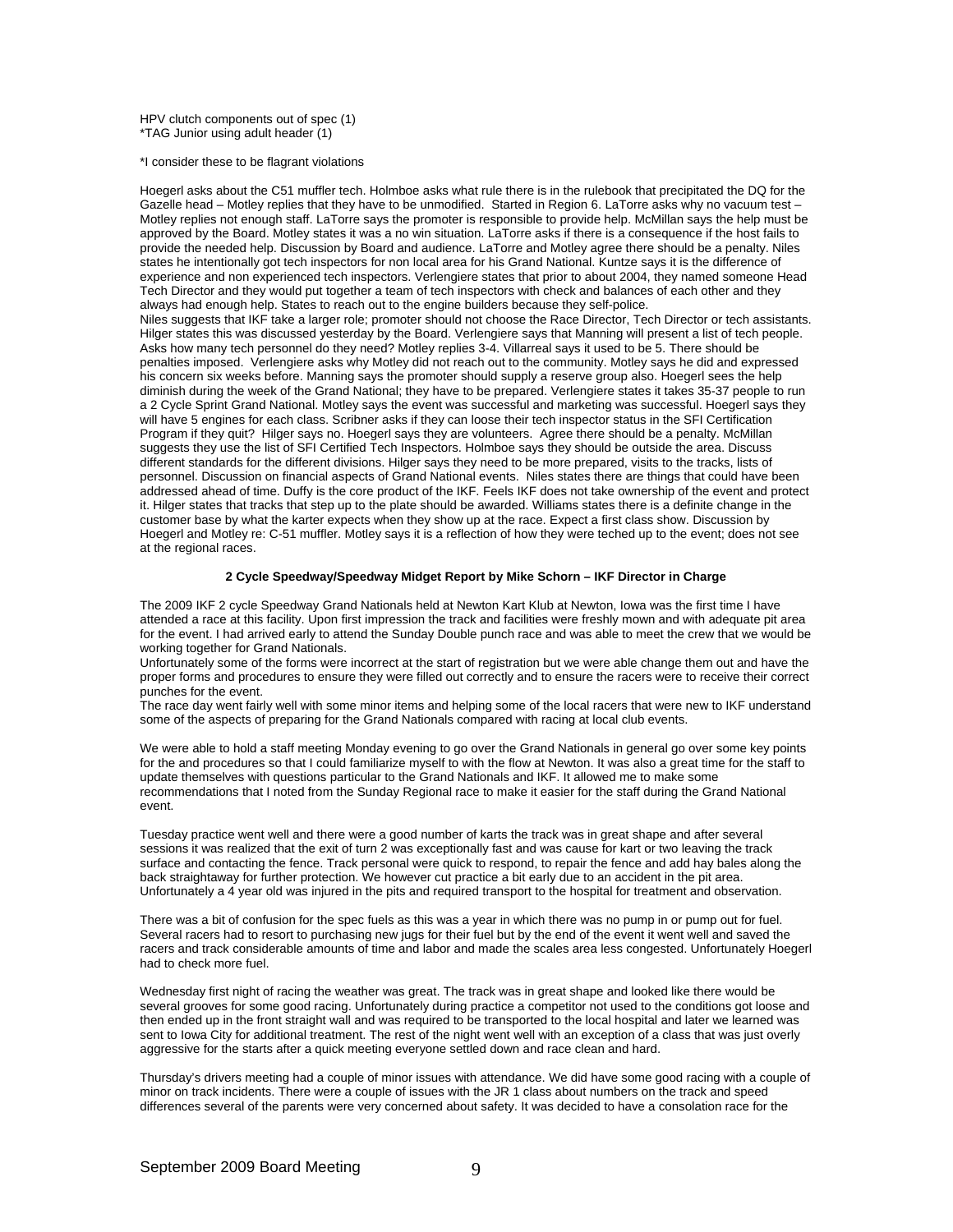JR's with the top finishers transferring to the main. That worked well and the plan was to use the same format for Friday night races too. While the JR II did well on Wednesday we had bit of problem Thursday as there was over 10 laps of green racing but some aggressive driving causing a yellow at the beginning and toward the end of the race ended with yellow flag finish for maximum number of Laps.

Friday Turned out to be a bit an interesting evening. The track once again and for the whole event was prepared to some of the highest levels that I seen with the rain that occurred during the previous late night and early morning. The pit areas and the track were attended to during the morning and were dry enough by 2PM for all to enter and work in the pits. Since it was the last day of competition and a full moon to boot, the fatigue level was elevated for a good number of the racers provided for some spirited conversations and discussions through out the evening. Weather was playing a role in the race night as a storm was brewing and was due to hit approx. 9:30PM. With a small time delay for a red flag we were able to get all of the racing in except for 3 laps of the KB12IS Yamaha KT100S Limited class as red flag came out at lap 16 due to rain.

Like the other years the post tech assembled by Jack Hoegerl was professional, efficient and thorough. Sharee Hoegerl ensured that all of the competitors were issued the proper pipes and headers for the spec classes along with the IKF issued shirts, hats, and hat pins.

This years Grand National entries were at 223 which is a 10% increase in entries from the 2008 Grand Nationals.

Josh Peterson along with Jeff Jones as well as the whole Newton Kart Klub staff were very cooperative and worked hard to provide the racers a fair and level playing field with an excellent race surface. The medical staff onsite were professional and were quick to respond to all minor and major incidents at the event. Registration made the necessary adjustments to provide proper registration procedures when suggested. The whole Newton crew worked as a team to provide for a Memorable Grand Nationals for all those who attended.

A couple of suggestions for the Club in future races

1. More bales/ barriers along the back straight and revamping the fence at the entrance of turn 3.

- 2. A more organized grid area.
- 3. A more defined and restricted post race area to the scales.

Discussion about ambulance at the event. Discussion about ambulances at events in general. Clarifies there must be an ambulance at Grand National events.

## **2 Cycle Speedway/Speedway Midget Report by Jack Hoegerl – IKF Tech Director**

The 2 Cycle Speedway/Speedway Midget Grand National was held by Newton Kart Klub in Newton Iowa on August 4th through 7th.

 We had three nights of racing with unofficial results of 220 entries. I had my usual high quality of tech personal which included George Clausen, Larry Killam, Tom Krause and assistance from Mike Schorn. Mike not only is the race director but is always available to continue his duties with helping in post tech.

 There was only one technical DQ on the second night of racing which was for an inlet track length being too short on a Yamaha engine. Here is an example of the type of help I have. The engine of the competitor that was DQ'd was made legal the next day by one of my tech helpers which resulted in that competitor finishing in the top five the next night. To me this is going above and beyond the call of duty.

 At the request of Newton Kart Klub each competitor was given two gallons of race gas and a bottle of oil. Burris Blend was used for the piston ported engines and Burris castor for the Super Stock classes. Although this system seemed to work ok it required more gas testing by me than the pump around system. Because we have not ran this type of fuel program before and competitors expected the pump around system I believe they weren't prepared to bend the fuel rules which made it work this time. I firmly believe in one gas, one oil, and a pump around system. I do know Newton used more gas than expected with their program and many competitors went home with a gallon of race gas after the event.

 As usual we used the RLV box muffler that have been provided to IKF to use. This makes post race tech much easier on the tech personal and offers a fair playing field for the competitors.

 Buller Built provided the 19 pipes and headers for the competitors that run in the Yamaha limited class which always is a hotly competitive class.

Overall this event ran smoothly.

# **Speedway Pavement Report by Bill Hilger – IKF Director in Charge – 88 Entries**

The Speedway Pavement facility at Jamaica has one of the best racing surfaces in the country. The racing surface is very fast, smooth and the layout surrounding the facility is excellent. Randy Perkins and his staff prepared the facility flawlessly and should be complimented on how everything went throughout the week. No complaints on the facility were heard by any competitor.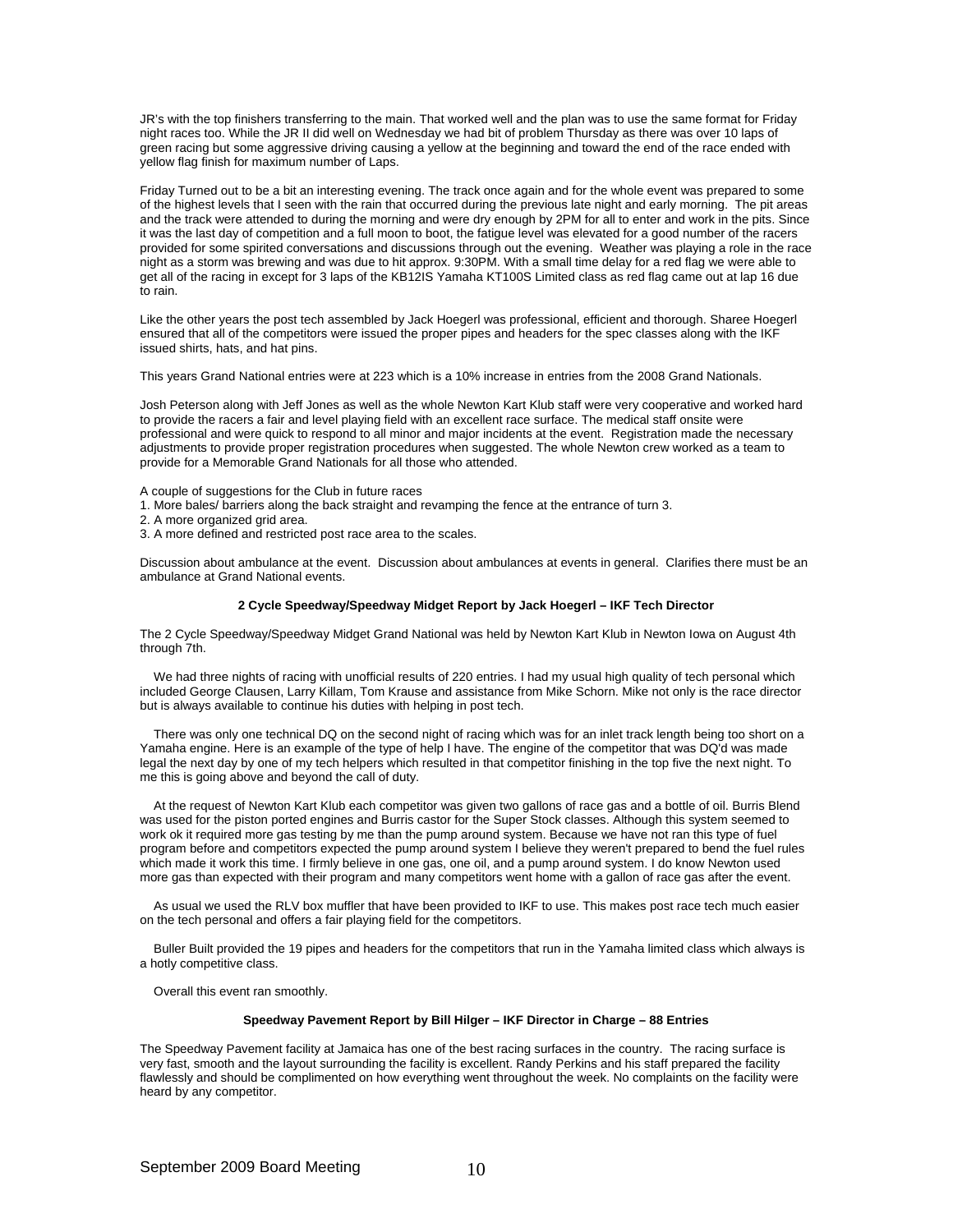The only downside to this whole event was the entries. There were classes that did not have any entries and some that did not qualify for the Duffy. For those classes that did have the entries the racing was something to watch. Many of the races were determined with last lap passing and a few that at the finish line.

We had one day where the rain was a threat and delayed the starting time for a couple of hours. Once the track dried we went racing on an accelerated schedule. One feature only went 17 laps before the rain started and we ended it. After another short delay the rest of the features went the distance as the rain clouds threatened.

Firestone donated tires that were given away at the pit meeting each day. A Briggs & Stratton Animal engine was donated by Briggs and given away as well. Jody Krug of Avenger Racing Chassis donated an Avenger Racing Storm Chassis completed with body work which was also raffled off free to the competitors. Thanks to all these sponsors and those that supported this event.

This was one of the most enjoyable Grand Nationals that I have attended in recent years. The competitors were very competitive but yet friendly no matter what the outcome was. The competitors were thankful and courteous to everyone in the pits. Many of this can be attributed to what Andy Bear has accomplished in resurrecting the pavement racing.

Since Andy Bear (Northland Tour Pavement Coordinator) who was race director for this event had everything under control from the start. This made the duties of my position very easy. The officials were very well experienced, the track was in superb condition, the complaints were very few and the racers were on their best behavior and racers enjoyed being there.

Bringing Speedway Pavement back is a work in progress and many of the entrants and families want to see it continue and indicated that they would help promote this type of racing to improve the entries.

I spoke to the crowd that IKF would sit down with Andy Bear, Randy Perkins and others interested to see how we could improve on the Grands for 2010 if offered before any decision is finalized. There definitely would be changes to classes offered, pre-registration, Grand National Contract.

Thanks to Randy Perkins and his staff for their hospitality and for hosting the 2009 Grand Nationals.

Hilger says they had 9-10 classes that did not have enough entries to run the class. Suggests they put a deadline on the pre-entries and if they don't have the required number of entries, the class is dropped. Is best facility. Disappointed in number of entries. Hoegerl states this is the first year in several years they have run a regional program. Discussion of Grand National Agreement for future years.

## **Speedway Pavement Report by Mark Alton – IKF Tech Director**

Please forward my appreciation to the IKF Board for appointing me Tech director for the 2009 IKF Speedway Pavement Nationals held in August of 2009 at the Jamaica Speedway, in Jamaica, Iowa.

Although the kart counts were low the competition was excellent and the drivers and crews very cooperative in most cases both during pretech and post tech. There were several issues that resulted in DQ's either at the scale or in the tech area but for the most part the people involved were very understanding of the rules and procedures that were before them.

I do have several concerns regarding post tech which really involves the facility more than the entrants. In this case the engine tear down area was covered but had no side walls or paved / concrete surface to walk on and no lighting. The area was open for all to see and hear which made working one on one with the person involved in tear down seem too public and could have made it difficult to deal with someone one on one. It would certainly be my recommendation that a facility holding an event such as this should be required to have a work area that is enclosed with a solid floor surface in which to work, this enclosure should also have lighting in case the event goes into the evening or night time hours.

Again I appreciate this opportunity and hope to be able to do it again at a future event.

Nash asks about a complaint about a tech issue. Board responds this has been handled.

## **Proposals**

1. To allow the PRD engine package as a stand alone class in Road Race, pending approval of engine specifications by the Board.

Discussion re: local option, regional option, regional champion classes.

Opposed: Araki, Hoegerl, Holmboe, Motley, Schorn, Scribner, Verlengiere Failed

2. Section 313 Any IKF Club or Promoter, at a Regional or National event, may require spec tires. Any request for spec tires to be run in any class must be approved by the IKF Board of Directors at the January Meeting in the year of the request.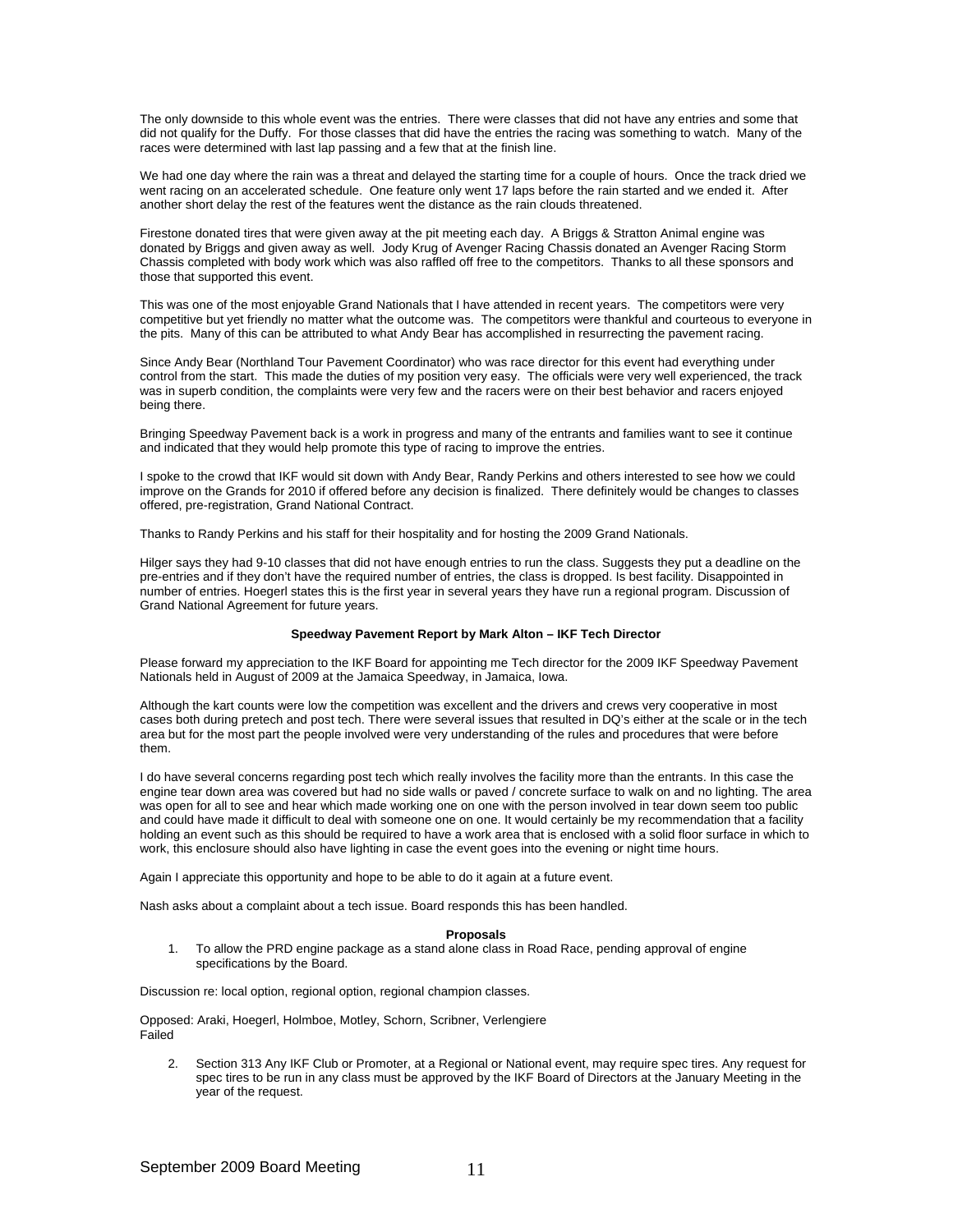Holmboe states the Road Race Committee is not in favor of this Proposal; racers agree. Discussion by Board and audience.

In Favor: Araki, Hoegerl, Holmboe, Motley, Schorn, Scribner, Verlengiere Passed

3. Section 207, Class #14 Add a Rotax International class to the 2 Cycle Sprint National Championship Classes. Rotax max sealed engines run under Rotax Max Challenge Rules. Weight 365 pounds. Age16 and up.

In Favor: Hoegerl, Scribner Opposed: Araki, Holmboe, Motley, Schorn, Verlengiere Failed

 4. Delete Section 306.9.3.2.1 Bodywork Superstock CR125 CIK faring required per Section 201.9.3.

 Change Section 306.9.3.2 Bodywork to read Driver fairing required, maximum width 15" wide. See Diagram at Section 105.2.1.20.

Holmboe states the Board voted at April Meeting to add Section 306.9.3.2.1. 8 out of 10 on the Road Race Committee Members want it changed back. Clarification it was a National change. If changed back, McMillan states they will run it next year according to the current rules as a local option class. Discuss cross over.

In Favor: Hoegerl, Holmboe, Motley, Schorn Opposed: Araki, Verlengiere Abstain: Scribner Passed

Hilger asks about faring in Speedway. Can the dimension go all the way down.

Sharon Barros asks Board if there is room for discussion on delaying Section 201.6 Rear Bumper effective January 1, 2010. Hilger defers to the Sprint Committee. She has concerns about an expensive retrofit in this economy. Asks to phase this in later. Says there is a lot of the narrow bumpers at the regional and club level. Cost is \$200+. Other organizations action on this. Discussion by Board.

Motion by Schorn to delay the rear bumper implementation for one year. Change date in Section 201.6 to read January 1, 2011.

Second by Holmboe. In Favor: Araki, Hoegerl, Holmboe, Motley, Schorn, Verlengiere Abstain: Scribner Passed

Motion by Schorn to change Section 105.1.6.1 2000SA & M legal until 12/25/2010. Second by Holmboe. In Favor: Araki, Hoegerl, Holmboe, Motley, Schorn, Scribner Abstain: Verlengiere Passed

## **Approval of the 2010 Grand National Dates & Classes**

Hilger reads the following: 2 Cycle Sprint – Willow Springs Kart Club – June 22-26, 2010 4 Cycle Sprint/Shifter – Tri City Kart Club – June 30-July 3, 2010 4 Cycle Speedway – South Dakota Kart Club – July 12-16, 2010 Lengthy discussion of dates being close to each other, conflict with school, cross overs, changing dates, covering tech. Asks Manning, Willow Springs, for comment on changing the date – he says he needs to refer to his Committee.

Hilger states the dates for the 2 Cycle Sprint and 4 Cycle Sprint Grand Nationals are Tabled for Rick Scribner to work on. Board agrees the date is approved for the 4 Cycle Speedway.

## **2010 Road Race Grand National Questionnaires**

Questionnaires received from Northern California Karters, SWRA and USKGP.

Northern California Karters:

Roger Miller clarifies the event would be at Buttonwillow, not Thunderhill. Dates submitted are June 28-July 2. Holmboe asks about marketing and promoting the event; Miller replies they will get it out in many channels. Miller says there is a one time \$10 fee. Holmboe asks about "all you can race fee" – reply "probably" is in the Questionnaire. Q & A with Board and Miller. Hilger asks about VP - Miller will need to talk to the track. Araki states that VP is sold out of the tire shed so should be no problem. Schorn asks if there are enough personnel i.e. tech, corner workers – Miller says yes.

USKGP: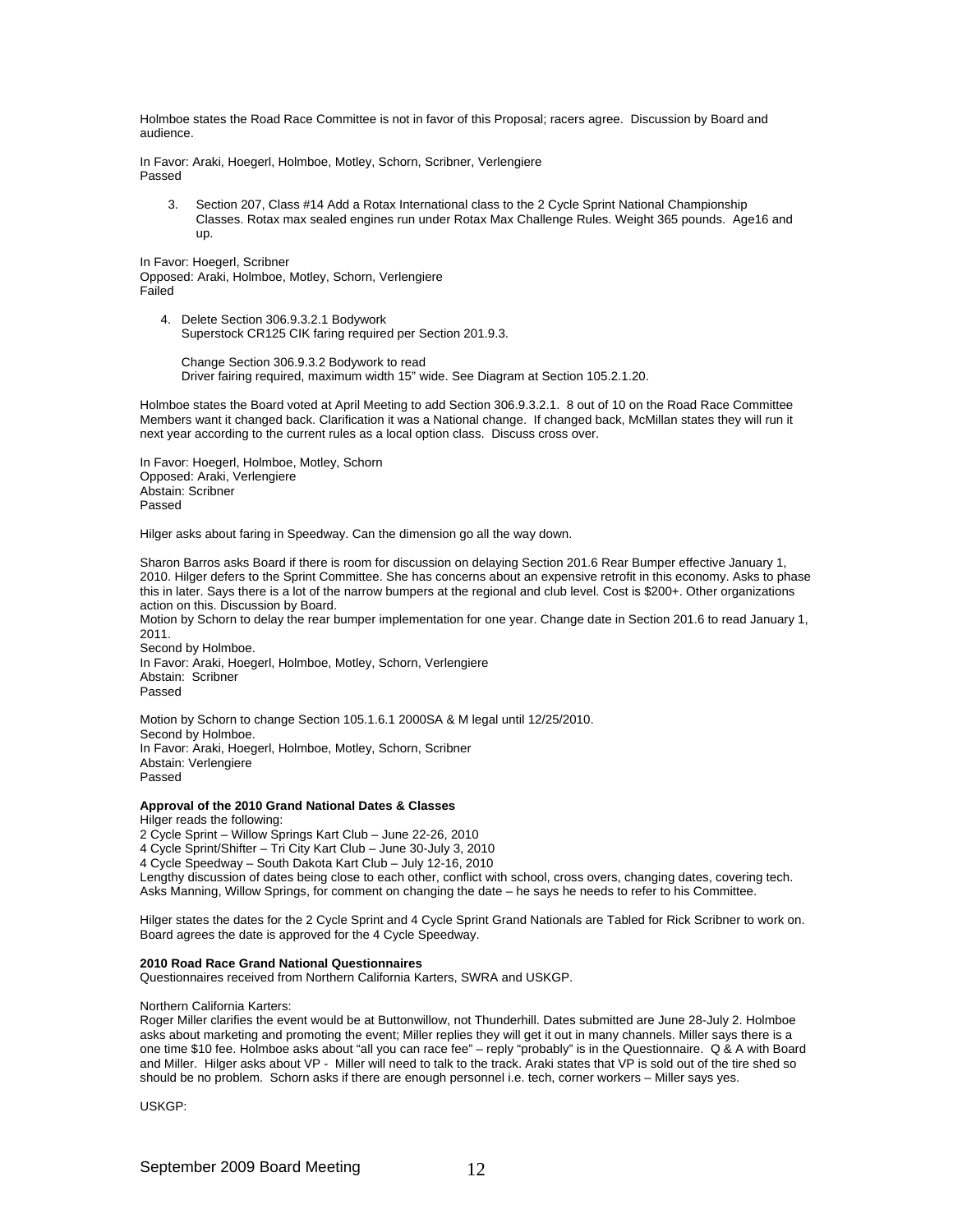Debbie Kuntze is representative today for USKGP. Hilger states that there are quite a few demands. Kuntze basically agrees with the demands; has put on two very good, very well attended events. Hilger says the Board needs to decide how they need to be more involved, more in charge. Here, we have no control. Kuntze agrees that IKF should be more involved with the IKF Nationals. Asks how the Board is going to do that. Hilger states that sort of his demands are against our Rulebook about what is required at IKF Grand Nationals by IKF rules. Kuntze states the Director in Charge and tech people are all highly qualified people to do so, have some at other events. Schorn states Motley would be the only IKF Tech Official. Kuntze replies the IKF Rulebook does not state that the Director in Charge has to be a Board Member. Director in Charge is appointed by the IKF Board. Hilger asks if all of the competitors have to be IKF Members – Kuntze says that is correct. Motley asks about Sunoco and 2 oils. Kuntze says he settled on track fuel. Holmboe reads quote from Bernie "Additionally, I must insist that I will not allow anyone who is an engine builder to be an integral part of our post race tech" – Kuntze agrees. Holmboe asks if she knows what Mark does. Hilger states that Bernie is approving all racers to race at his track, not the IKF. Verlengiere asks if the IKF is interested in sub-contracting out our Road Race Grand National. Holmboe feels that they should entertain that and his only real concern is that we don't diminish or tarnish our Duffy by subcontracting out the event. Verlengiere states that they should not diminish or tarnish our relationship with our Road Race customers that we have. McMillan asks, if you put it out there for anyone to take advantage of, what is the incentive to run IKF regional programs. Holmboe says this was discussed. Grand National fees for IKF versus pit pass sales from regional programs. Hilger asks how many classes for the event this year - Kuntze replies generally runs 12-14 and add ons. Kuntze says the ball is in our court – Bernie is offering it to the IKF. Holmboe asks if he is fully aware of the monetary obligations due the IKF for the event – Kuntze says yes. Some Negotiable. Kuntze feels this would make a lot of money for the IKF. Kuntze says it would be marqueed as "USKGP presents the IKF Grand Nationals". Discuss the pit pass sales. Verlengiere asks IKF could lose the local pass sales from SWRA and NCK. Kuntze states that we have the Questionnaire. Verlengiere states he can sell our passes for 3-4 years and come back. Schorn reads verbiage of a weekend IKF membership from USKGP. Discuss criteria of bidding for Grand National events.

#### SWRA – Tentative Date: August 4-7, 2010

McMillan states that there have been a lot of major improvements to the track. Sunoco is in the ground; can work it out to allow VP. Holmboe asks if promotion will be better this time, McMillan replies yes. "All you can race entry" – yes, reply on Addendum. Hoegerl asks about local option classes – reply is "similar to 2009". Cantrell states there is no conflict with MAARS with the August date. Holmboe asks if McMillan would bring guys to either NCK or Miller if they are not awarded the event – McMillan replies he always brings a fair amount of people to the Grand Nationals. Clarification that both SWRA and NCK are all IKF insured events.

Paper vote taken to award the 2010 Road Race Grand Nationals: Araki – SWRA/NCK Hoegerl – SWRA/NCK Holmboe – NCK/SWRA Motley – NCK/SWRA Schorn – SWRA/USKGP Scribner – NCK/SWRA Verlengiere – NCK

2010 IKF Road Race Grand National is awarded to NCK. SWRA is the alternate track.

2010 Sprint/Speedway Pavement Grand National Presentation by Mike Manning.

Not to be included with Section 450. Event to be held at Willow Springs Kart Track.

Everything is already built. Manning has a pavement program going now and wants to incorporate Sprint classes into this. Can do event in 3 nights – 19 classes. Following guidelines in Rulebook. 2 Lap Qualifying, Pre-Final and Final. Would like a program to start in the Spring and 4 races prior to the event. Get designated practice dates. Can do ½ day oval, ½ day sprint. Do club events on Sunday, practice on Saturday. Has experienced staff together to run the event. Hilger asks what does he expect for participation – Manning replies 50 karts at the club races, 60-70 karts a night at the Grand National event, a conservative number. Goal would be 200. 10 in each class. Hoegerl asks about tires – wants to go with the Bridgestone YKC tire rule. Schorn states he will have to spell out the rule on tires. Manning agrees. Will do 4 Cycle classes, one Junior, Senior Light and Heavy. Senior age will be 16+. Hoegerl asks about LTO Yamaha – left turn only chassis. Can run LTO or conventional chassis. Motley asks tire treatments – Manning says no. Follow guidelines for Region 7. Manning states the Rulebook shows the sprint guidelines for chassis. Hilger says they will need to go by Section 400 for the bodywork on the offset chassis. Only difference will be the tires. Hoegerl says all of the sprint chassis will have to follow the rules in Section 200; all the LTOs will have to follow the rules in Sections 400/450. Nash states the market is starting to be right for this. Hoegerl asks about classes listed. Hilger states that IKF will take money from entry one - Manning understands. Schorn asks what fees would be. Hilger states they can approve based on Questionnaires he will submit with final approval after review of Questionnaires. Manning says this program is about affordability. Hilger asks Manning to bring back the completed Questionnaires to the Board. Only downside stated by Hoegerl was which division the class structure and kart specs would come from; need to clarify which division. Manning states he is flexible on the dates. We don't have date for the 2 Cycle Speedway/SM Grand National dates yet. Manning says event will be at night. One club race prior to event.

Motion by Schorn re: To accept the 2010 IKF Sprint Pavement Speedway Grand National hosted by Willow Springs Kart Club pending approval of the Questionnaires. Second by Scribner.

In Favor: Araki, Hoegerl, Holmboe, Motley, Schorn, Scribner, Verlengiere Passed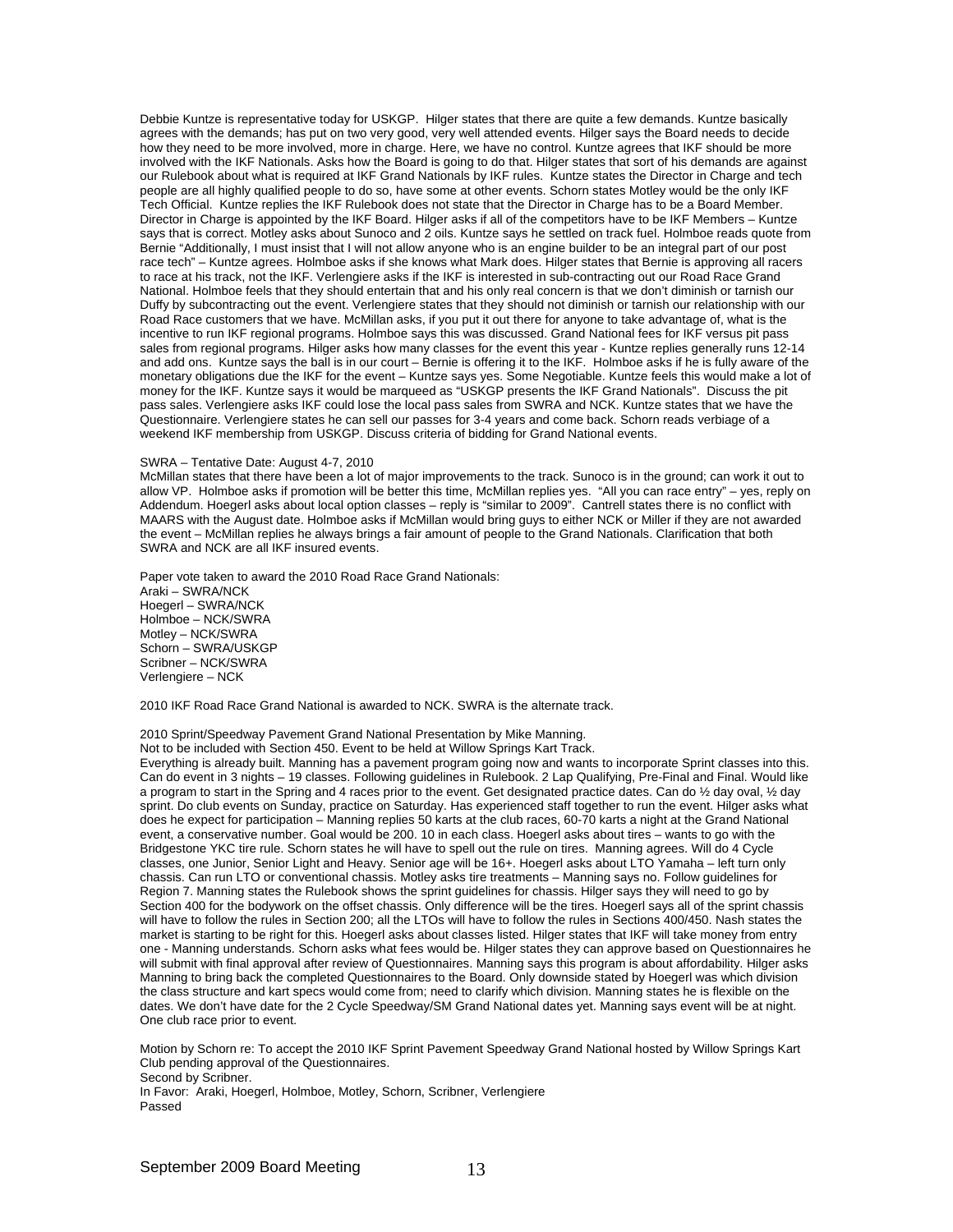## Marty Stowell, Phil Carlson and Josh Robertson join the Meeting.

## **Stowell Matter**

Carlson states they are here to discuss the disqualification of the HPV motor at the Fontana Region 7 race. Case is Section 603.2.19 added to the IKF Rulebook this year. John Motley tested the rule at the first race of the year at Fontana. John Robertson asked Motley for clarification of the rule, details of the rule, how it was being teched. Says Motley did not know yet. He sat with Motley at the Buttonwillow IKF race as he tested 8-9 of their Kid Kart motors .Robertson needs to test the motors – do not want to find out in post race tech. Verlengiere asks Carlson he made inquiries on how they were going to tech the new rule and it was never adequately communicated to him. Carlson replies it is an extremely vague rule; asks what is legal or not legal under this rule. Verlengiere asks if we were not responsive, did not do our job communicating with them. Carlson states they have done everything they can to try to figure out how they need to go about making sure the motors that they give to their customers are legal and pass post race inspections.

Stowell states they run the same motor all year long, run good, run bad. Tested his kid's kart and lets the next 4 guys go without testing. Feels the overall problem is how he tested. Carlson states the motor did not pass the test that Motley conducted – they agree with that. Discussion of air leak or seal leak. Carlson states they have never had a motor fail tech before on a seal issue, with the test that was used previously. Stowell states they got dq'd for a seal. Hilger states it was then sent to Hoegerl after they did not accept Motleys decision.

Carlson says his claim is, since the inception of the rule, they have asked for clarification. Feels discussion should have been done before they put the rule in place, not after a kid got disqualified. Stowell states his son has gone from first to tenth place in points. Carlson did not want to find out in post race tech, which is why they are here.

Hilger states the Board will go into Executive Session tomorrow before the Open Meeting. A final decision will be made at that time.

Motion to Adjourn the Meeting by Schorn. Second by Scribner.

Meeting Adjourned at 4:40pm.

#### 

President Bill Hilger called the Sunday Open Meeting to order at 8:45 am. Directors present at Roll Call by Holmboe were Glenn Araki, Bill Hilger, Jack Hoegerl, Don Holmboe, John Motley, Mike Schorn, Rick Scribner, and Art Verlengiere.

President Hilger welcomes the following members and guests in attendance: Roger Miller, Hank Cantrell, Jim McMillan, Janet Scribner, Chris LaTorre, Ed Diederich, David Williams, Vincent Cervelli, Joe Pettit and Sharon Barros.

Verlengiere states there are too many 2 Cycle Sprint National classes. Should be 18 maximum. Araki states there are too many classes in Region 7 Sprint.

Executive Session by the Board.

In regards to the Stowell matter, based on all the information and discussion, Hilger announces the Board upholds the Tech Directors decision on the disqualification.

## Verlengiere exits the Meeting.

Sharon Barros wishes to speak about some items from the agenda. Motley asks for interest, lack or interest or objection to the following items. CIK Bodywork – we have a continuing problem with administering bodywork. Rulebook only describes 2006 bodywork. There is 2009, 2011, 2015 bodywork. He suggested that we put a pdf or a reference to a pdf on our website rather than print in the Rulebook. Would simplify the whole thing. Automatic instead of updating the Rulebook. If the Board wants to pursue that, he would begin to move in that direction. We understand the Cadet do not have CIK bodywork on them, but do have FIK (Italian Federation) bodywork. There may be one or two makes that don't have it but we would have to make a provision. All of it is available. One reason that prompted this is that 75% of the cadets at the Nationals did not meet our nerf bar standards. Would minimize the problem. Hoegerl asks if the rules are for a period of years. The period of homologation shows the expiration date but there are renewals to that. Possibly every year. Want to do longer homologation periods now. Would make it easier, less potential conflicts in tech. Easier for whoever has to administer it. Hoegerl asks if it is possible to have basic dimensions in the book. Motley does not want to spend a lot of time on this if the Board feels he is just wasting his time. Hoegerl states he is not wasting his time at all. His concern is that web service is not always available at the tracks. Motley says you have homologation molded into the bottom of each component. Scribner suggests the dimensions in the Rulebook should be based on the minimum/maximum on the CIK website. Hoegerl suggests the Rulebook should guide them to the information. Barros asks if they are required to have a certification. Reply is no. Scribner says they would print the CIK minimum/maximum. Motley says if you look at what is molded in there, you would know if it ok and you don't have to spend all of your time measuring them. You can measure if you want. Motley says all of the dimensions of each individual bodywork is on the fiche for the homologation. Every manufacturer has the fiche with the dimensions. He will move along on this.

Pipes - Motley does not have the part numbers from RLV yet. On schedule to do that. Not done yet. Couple of glitches. Replacing the box mufflers in the Sprint division. Do HPV pipe. Horstman has agreed to allow RLV to make an identical pipe that is not branded HPV at significantly less money. Does not think they have the part numbers yet. Close to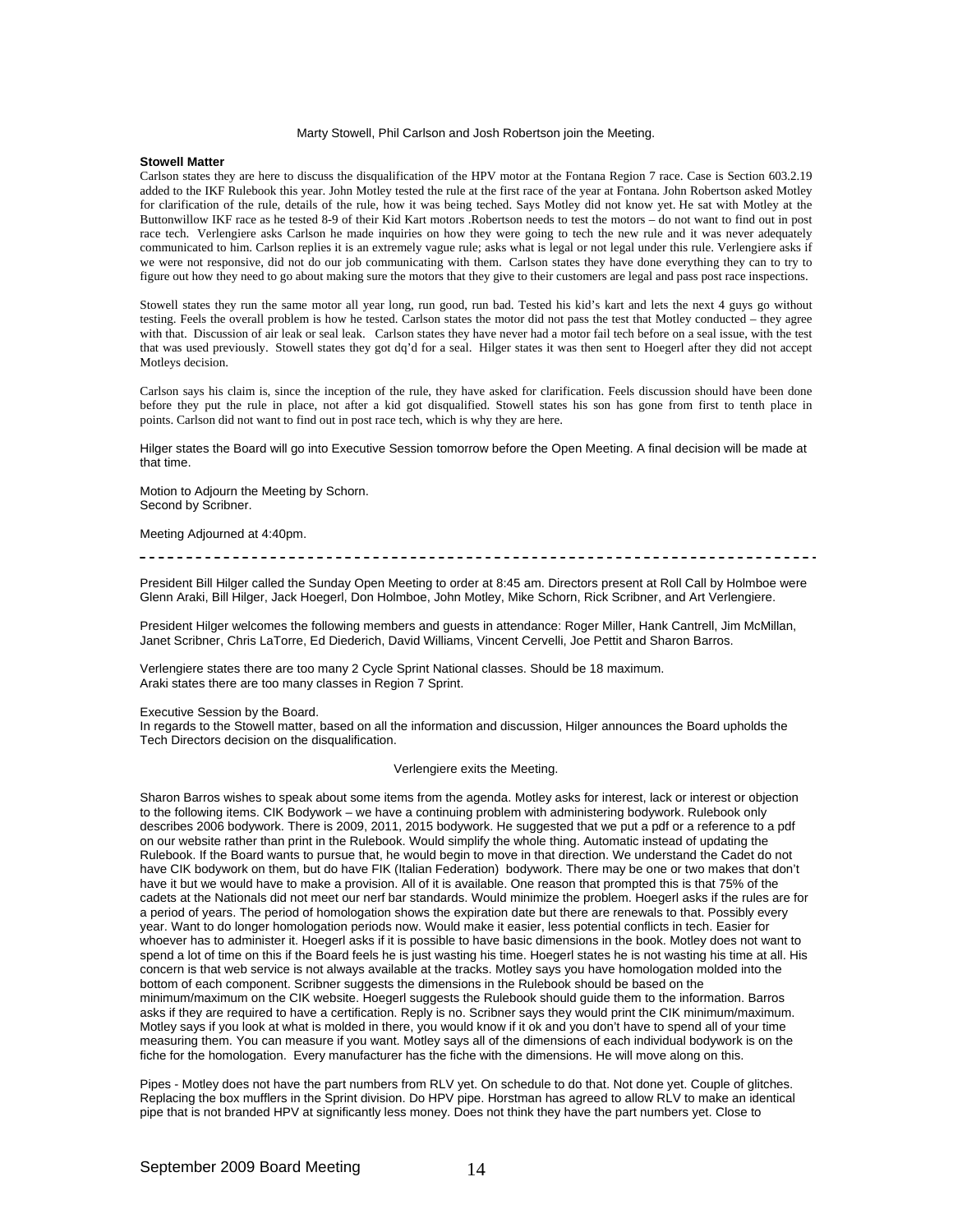publishing. Barros asked if they can be used in Yamaha – reply is yes. Araki states you can run either one in Yamaha. Several reasons for change according to Motley – driven by noise. More horsepower. Bring life back into Yamaha program, looks cool. Diederich asks about rotating the opening 90 degrees – Motley says no as he has not heard that before.

Barros asks about welding end caps on. When will that be legal to run - January 1, 2010, Mandated to run -January 1, 2011. No provision to send these pipes in for welding of caps. One year is for shops to reduce inventory. Motley to check on this for LaTorre.

Kid Kart Bumpers – Motley comments by going to FIK regulation on it, we could eliminate everything we have going on now. There is a fiche that has dimensions. We can piggy back on other organizations.

Penalties for flagrant DQ's – Motley states we treat all dq's in the same matter. A number of competitors raise the issue. Does not know if we should deal with them differently. LaTorre states LAKC has had this same problem in the last year – convinced there was cheating. States they have a rule that says if you are caught flagrantly cheating, the penalty would be if you ever made it to tech for the rest of the year, you would be torn down to the crank and would be on a probationary period. McMillan says they do not catch a lot of flagrant DQ's. La Torre states that Motley does really good tech for Region 7 Sprint. Discussion of tech for two day events. Hoegerl asks if the tech done on Saturday will all pass no matter what happens on Sunday – Motley replies yes as they are stand alone dates. Barros asks if the double day thing is unique to Region 7 – reply is no. Sunday does not disqualify them from Saturday. Motley states the WKA has a provision to confiscate knowingly illegal parts. Barros states that would be a good solution. Motley states the Board did discuss it. Asks for direction from Board. He will research and bring to the next Phone Board Meeting.

#### Tim and Timmy Bachman join the Meeting.

Scribner states he has two age related issues. One is the IKF age rule. States the desire is to simplify the age rule. Not ready to address at this Meeting; is a work in progress; he has been working with Roger Miller. Barros asks if they are changing the rules or just clarifying the rules. Hilger states to make it simpler to read; should be per division. Scribner states it will not be at this Meeting but before the Rulebook is printed.

Scribner brings up the TaG Junior age. Feels it should be age 13, better than age 12. Can go from the slowest kart on the track to the fastest kart on the track. He did a lot of speed testing at the Grand Nationals. Other sanctioning body does not have a TaG Junior class. Biggest TaG program is in SKUSA per Motley. Discussion of ages for the class. Schorn reads the SKUSA TaG age rules.

Scribner refers to Section 275.1.8 a. Motley says to remove "Engine must turn over with the on board starting system" and it will clear the whole thing up. Diederich asks if they are going to identify the size of the battery too, Scribner says that is already covered. Motley says they are going to add starter and charging components. Big issue cooking. Discussion by Board and audience. Motley and Scribner have a concern over performance advantage.

Scribner discusses tire air bleeders. Says one competitor showed up with these at the Grand National. States this is not in our Rulebook. Are expensive. States they are an advantage but is a guessing game. Scribner wants to put in the Rulebook that air bleeders are not allowed in Sprint racing. Some of the Board Members agree it should be in Section 100.

Barros asks about testing of oils for certification to become spec oil. Burris blend for cold weather, Burris Castor for normal weather temps. Barros asks if that solves the problem with the separation – Motley replies yes.

Hilger states the rules will be done at one time at a Phone Board Meeting.

Barros asks if there are any changes in membership, insurance, dues at this time. Hilger states insurance rates are not yet available. Barros appreciates reduction in pit pass prices. Hilger states we have sold more passes but not good overall. Scribner states this was expected for the first year. Negotiations with more tracks coming back in.

Chris LaTorre says he wears two hats today, Pitts & LAKC. Unfortunate that Verlengiere is not here as ¾ of this is directed toward Art. Talked to Sharon but wants the Board to be aware of some of the things that have happened in Region 7. Does not want to twist this into some negative thing. The Region 7 Mission Statement, Art had put together at the very beginning to open up Region 7 to the new clubs that were created and was doing this to work together, work hard for IKF. Opened the door to new clubs being created to host a race. Some clubs did not necessarily meet the standards that should be set for this program. Somebody needs to oversee it; feels that it was not and is not being done in Region 7. No one there to check, no consequences. Looks bad. Personal issues discussed; happening this year again. Refers to letter to the Board. Feels tracks/club/promoters are not doing a good job but get rewarded the next year with a race. Discusses rewarding of Grand National events to those not established on a regional level. LAKC – spent a lot of money to host their races. Have security guards to prevent something from going wrong. Discusses incident at Willow Springs. Feels that certain hosts put out a lot to try to show they do a good job because they have pride in what they do and other hosts take advantage of the system and just make money. No checks or balances in the Region 7 program. Dismal turnouts at other club events. Reads requirements for Region 7 events. Some do not meet the criteria but are awarded Grand Nationals. As a club that really works hard and buys a lot of wristbands, tries to do things together with other clubs, ask why, what do they get?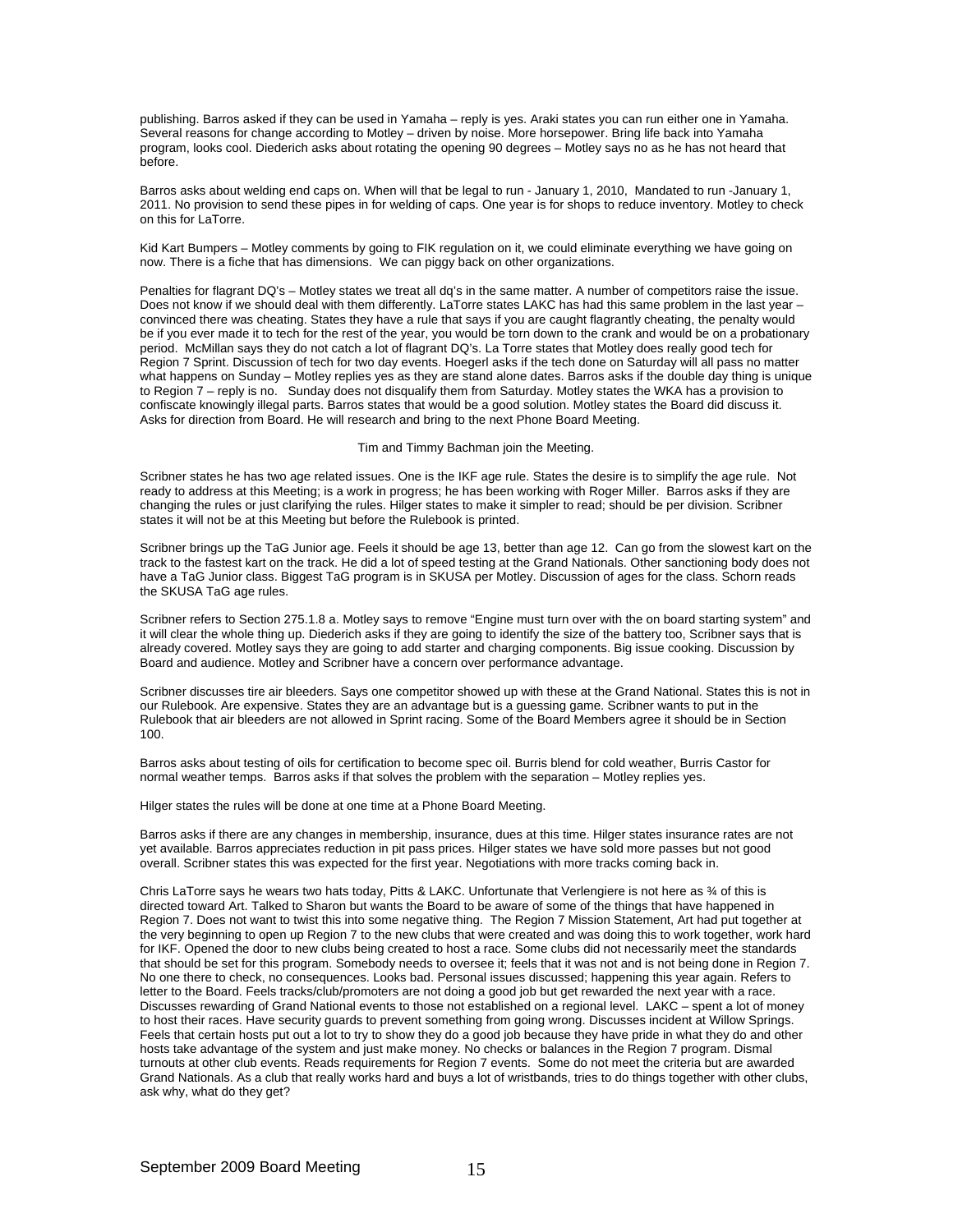Others take advantage. Discussion of coverage/non coverage of spectator wristbands. LaTorre says that his biggest complaint is that someone should be in charge, to oversee how the programs are run if the regional coordinator is not able to do that. Scribner says the Governor is a go to person to do that. Barros did send a report on the Willow Springs race, It was said these should be forwarded to the Coordinator. La Torre discusses the meeting of Region 7 clubs, two good clubs were cut out of the deal because there were two new created clubs. Club with dismal turnout keeps getting awarded a race. Agreement was clubs had to meet certain criteria. Hilger asks if there are any phone meetings planned for the rest of the year. Barros replies that Art calls the meetings and there is normally one after each race. Next race is October. Hilger states she can bring all of these issues up. Barros states the phone meetings normally relate to the previous race. Race team that runs the race and the next host so they can transfer information to the next host. Discusses clubs ability to hold required races and the penalty for not doing that will come into play next year when the races are awarded. Discusses two tracks/two clubs/one promoter. Phoenix was cut because they did not meet the criteria. States that Don St. Ours was stern and took action; did good things for the Region. Region needs a back up for the regional coordinator. Governor needs to have the control to take over the job, not just the liaison. Hilger suggests that all of this should be brought up with they have their 2010 Region 7 meeting. Barros states that Art plans to change things in 2010. Araki says they have a valid point, they have major issues now and need to be addressed now, not later. Araki says no line changes have been done. LaTorre discusses pecking order for 2010. Barros to meet with Art on Thursday. Hilger states it should be addressed by the regional coordinator, then Governor. If no resolution, bring the matter to the Board. Hilger asks LaTorre if he trusts Barros to take care of his issues by talking with Art. LaTorre wants action. Hilger asks Barros to send a memo to the office regarding her discussion with Art. Araki says LaTorre should then be contacted with the information. LaTorre says to move forward, they need to do something about it now. Need to appoint someone who has control. Araki feels that LaTorre has some valid points here. Board understands. Also feels there are clubs awarded races that do not meet the criteria. Discusses club/promoters that are awarded the races. Barros and LaTorre to discuss this. Awarding of the Grand National was based on the Questionnaire. Are to be two separate events. Hilger says they will get the report and give the results on the report. LaTorre appreciates what the Board does.

## **Timmy Bachman Matter**

In regards to the incident at Willow Springs, Timmy Bachman thanks the Board for letting him come before the Board. Has been racing for 5 years. He made two mistakes at Willow Springs and apologizes, takes ownership. Really hurt him when told he could not race with IKF. Had a big opportunity for next year and his mistakes killed his chances. Asks for acceptance, maybe be on probation so he can race in the IKF. Hilger states his current suspension is lifetime, Timmy agrees. Tim Bachman states that, as a parent, he has been promoting involvement with and by his son through the entire time we have raced. Donated 100-1000 of hours. Mentored and worked with drivers, run volunteer programs. Kept his wife and kids involved. It has been a big part of their lives. Raising children to become productive adults; inside of IKF is a great place to do that. Timmy made a big mistake. Timmy wants to be accountable for that and he is promoting him being accountable for that. Timmy paid for the repairs himself. Held up his end of the deal. Although he knows there should be consequences, he should be responsible for those consequences. He is encouraging him to do that. Hilger states Timmy is 15 years old. Asks him if he understands the seriousness of the nature of his actions as far as the legality purposes that they could have possibly enforced at that track. Father states that Timmy was not driving the kart. Hilger says he is still involved as a participant. Father says for son to take ownership. Event was in May 2009. Hilger asks if they put Timmy on a continual one year suspension; that he could come back in one year and talk to the Board. See if he has done all of the appropriate things the Board feels to become an IKF member again and race versus the lifetime suspension. (Tape Change) Scribner asks for a resume after a year to see what he has done, i.e. community service. Hilger asks for proof of improvement. Schorn states they want to see good citizenship. Barros asks for clarification on the date – Board says one year from date of infraction. Barros feels this is a good solution, everyone deserves a chance to prove themselves, deserves another chance. Dad offers to mail a monthly report to the IKF office. Their goal today was to get re-instated in the IKF. They are working on a plan – explains the plan to the Board. Barros suggests a report for the April Board Meeting – Board agrees. Schorn asks for a report from Barros also. Araki would like Timmy to be able to attend IKF events, not as a competitor. See how he is acting at our events. Hoegerl states members will ask why he is at the event. Scribner asks Tim what their plans are for the CKI; Tim replies. Says they can meet and talk at the races. Hilger states they appreciate that he, as the parent, realizing there is a potential problem and you, as a family, are trying to help him. Barros clarifies he will remain on full suspension for a year with a report in April for re-evaluation. Barros reminds him that a driver at IKF events is also judged by the conduct of his pit crew. Tim thanks the Board.

#### **Grand National Local Option Classes**

Araki suggests they need to change it to allow more local options classes at the Grand Nationals or go back to the number in the Rulebook. Scribner feels that local option classes are both a benefit and a detriment to the IKF; the more local options get to be too much. Discussion on what the Rulebook says. Have got away from that. Discussion of Grand National local option classes at Reno. Board discusses classes and schedule submitted by Willow Springs. Motley asks if classes will be affected by the participation stats; Board looks at part stats. Board discusses number of classes run at Grand Nationals. Hoegerl states that classes need to be listed by class name as they are in the Rulebook. Motley will speak with Mike Manning regarding the classes.

Motley states that Willow Springs could move their date two weeks earlier on the Grand Nationals if they got the May IKF race. School conflict. Barros asks if it is a given if Region 7 has a maximum of 7/8 events, two players that sat out last year that are guaranteed spots this year, and they were one of the worst performing clubs, should they even be guaranteed a race period during the year. Just because they are hosting a Grand National, is it a given they have a race. Motley states that is up to the Region 7 committee. Barros states you cannot put them in ahead of other clubs that have done everything right just because they have a Grand National. Does not feel you can tie the two together. McMillan says you are allowing them to double dip. Barros states she does not know how Art thinks about that – will know more on Thursday. Thinks the Grand National date needs to be independent on whatever happens with the regionals. Barros has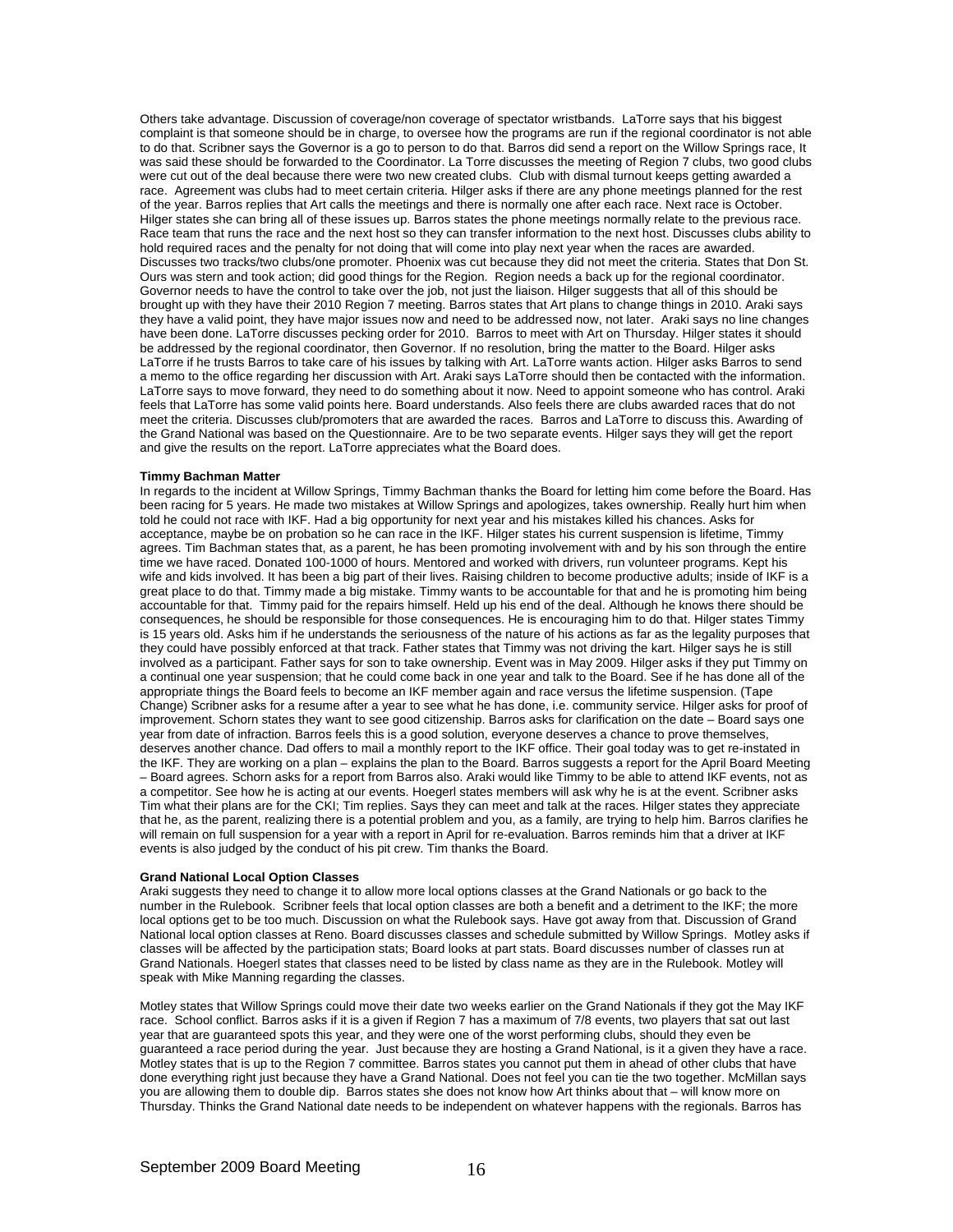sensitivity to LaTorre's point – LAKC runs good numbers, good supporter and their race was probably the best run race of the year. States Willow Springs was the worst race of the year, had no one in registration for two hours on one day. McMillan says the competitor wants to race at the Grand National track prior to the event. Barros asks if you allow another club to host at that track. Motley states these are issues the region has to deal with. Diederich asks if Barros has a copy of the qualifications for a Region 7 race. If club did not meet the qualifications, they would not have a race next year. Barros states the complication is the club that is going to host is going to meet the qualification; there is one promoter that has two groups; one group did not meet the qualifications that is hosting the Grand Nationals. Their performance at the regional race is the worst one this year. (Tape Change). Hoegerl states it is assumed the Grand National promoter would have a race prior to the event. Diederich states information should be given to the Board prior to awarding the Grand Nationals. Scribner feels they should hear these complaints; there will be no solution at this Meeting. Barros and Art need to have their meeting to move forward. Araki states personal and IKF issues need to be addressed. Scribner would like for their meeting to take place first –need to hear their side of the story. Willow Springs must decide on 18 classes total to submit for approval. Dave Williams comments he does share concerns about Willow Springs – a lot of conflicts.

## **4 Cycle Speedway Grand National Local Option Classes**

Hilger states there is one more class than allowed; maximum is 19.

Motion by Scribner to approve the following local option classes for the 2010 4 Cycle Speedway Grand National:<br>1. Briggs Animal Super Heavy, Driver with equipment must weigh a minimum of 200 lbs. as he comes off

1. Briggs Animal Super Heavy, Driver with equipment must weigh a minimum of 200 lbs. as he comes off the track**.** 

2. Briggs Adult Flathead Stock Light. Weight 320 lbs.

Second by Motley.

In Favor: Araki, Hoegerl, Holmboe, Motley, Schorn, Scribner Absent: Verlengiere Passed

## **4 Cycle Sprint/Shifter Grand National Local Option Classes**

Motion by Schorn to approve the following local option classes for the 2010 4 Cycle Sprint/Shifter Grand National minus the tire rules on the F200 classes.

- 1. Junior II IKF Briggs World Formula Heavy 340# Gas<br>2. F200 350# Gas
- 2. F200 350# Gas
- 3. Briggs World Formula Masters 405# Gas Age 40+ or 200 lbs+
- 4. F200 Heavy 370# Gas
- 5. Formula 80 Masters 375#
- 6. 125 Stock Moto 385#
- 7. 125 Stock Moto Heavy 405#
- 8. Formula 80 Heavy 375#

Second by Holmboe.

In Favor: Araki, Hoegerl. Holmboe, Motley, Schorn, Scribner Absent: Verlengiere Passed

## **Participation Stats**

No changes in the following divisions: 2 Cycle Sprint 4 Cycle Sprint 2 Cycle Speedway 4 Cycle Speedway **Shifter** Speedway Pavement

Road Race Delete in Section 301 as National Classes and add to Section 850.3 as Regional Classes: Super Stock Sit Up TaG Junior

Delete in Section 850.3 as Regional Classes and add in Section 301 as National Classes: 80cc Laydown Formula 80 Junior

# **2011 Grand National Bids**

Bids have been received for the 2011 Grand Nationals (21 months away). The Board selected the tracks listed below to complete a Questionnaire, pursuant to Section 101.3.6. The Questionnaire must be completed and returned to the IKF Office by January 5, 2010. This Questionnaire will become part of their Grand National Agreement. An evaluation of the fee schedule for the Grand Nationals will be conducted in terms of price per entry per level of participation.

|                                | <b>2 CYCLE SPRINT</b> |            |
|--------------------------------|-----------------------|------------|
| Region 7 Los Angeles Kart Club | CalSpeed              | Fontana CA |
| Region 7 EP1K ProMotions       | CalSpeed              | Fontana CA |

# **4 CYCLE SPEEDWAY**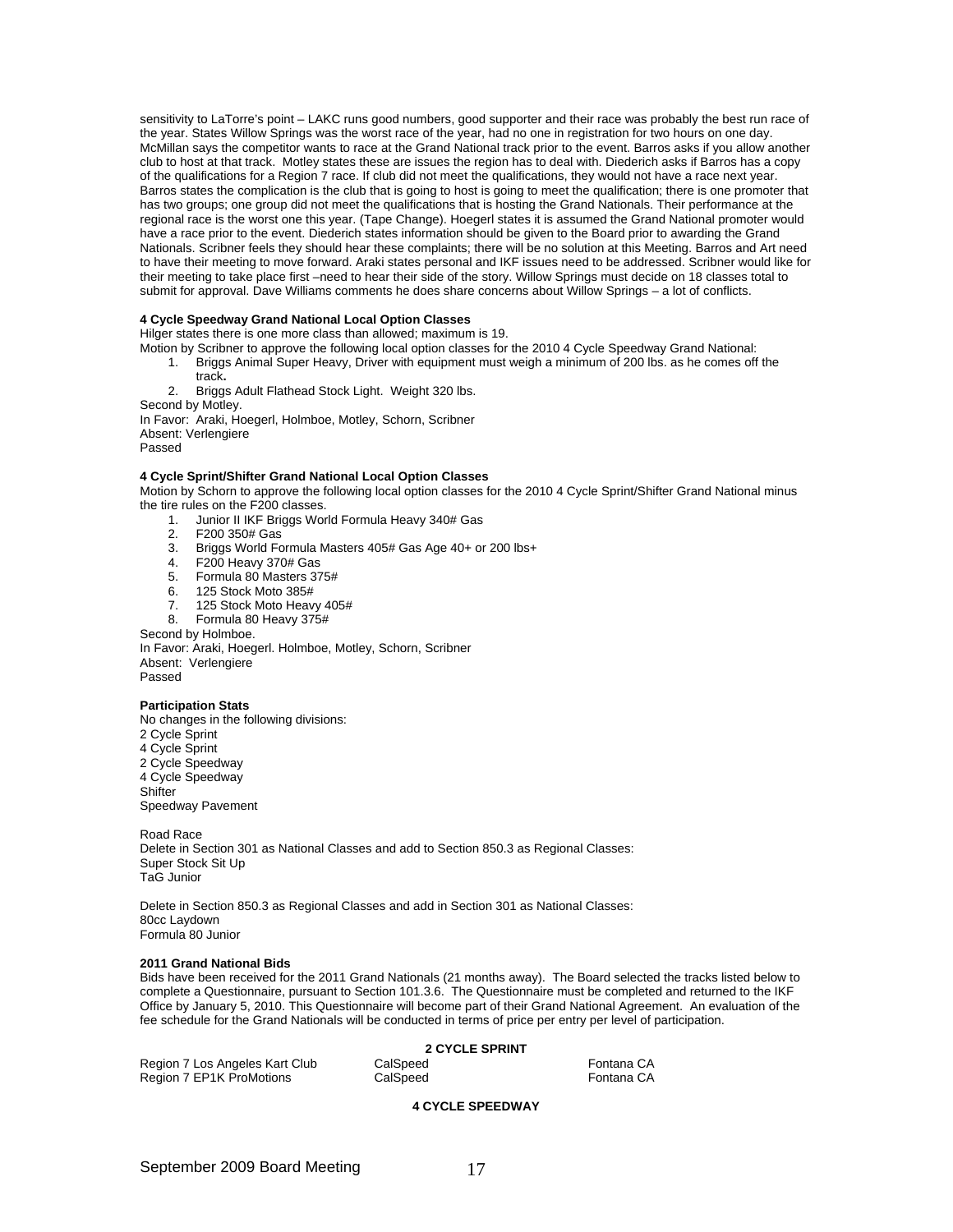Region 5A South Dakota Kart Club University Plains Speedway Brookings S.D.

## **ROAD RACE**

Region 4B SWRA Texas World Speedway College Station TX

#### **2010 Grand Nationals**

Hilger states there was a Questionnaire submitted by Tri-County Karters for the 2010 2 Cycle Speedway/Speedway Midget Grand National. Awaiting Questionnaire from Newton Kart Klub.

## **Helmet Cams**

McMillan asks for verbiage in the Rulebook that includes there will be no refuting of any official decisions based on the review of video. Hilger states there is verbiage about the helmet cams.

They are trying to address the issue of any video camera or recording equipment on the kart at all also. McMillan states the wording has to be in the Rulebook. Scribner says his opinion is, going back to SFI and Snell rating helmets, they had to come up with a spec for anything attached to the helmet. It is part of the Snell or SFI rating. By attaching anything else to the helmet, is not (not audible). Until both SFI and Snell endorse helmet cams, (not audible). Scribner's position is that helmet cams or body cams, any camera equipment on a person, he will probably never be in favor of. He is not opposed to cameras mounted security to the kart itself. McMillan states there are many that want to use a helmet cam. States there is a particular camera made for a helmet. Hoegerl states this was discussed on Friday and does not remember any specific answer. Asks Scribner is he is trying to collect any more information before they do anything. Scribner replies he is not trying to collect any information. Thinks the Board agreed to disagree; on the same page on no helmet cams but some want no cameras at all on the kart. McMillan states if you don't put the wording in there that it can't be used for review or filing protests…..Hilger says they need to review this but currently they do not allow helmet cams by verbiage in the Rulebook. McMillan says he wants to leave there with the understanding of if they are going to have helmet cams or not– Hilger says no. Diederich states the issue is that the race day will be delayed if they look at video from helmet cams. Says the issue with kart mounted cameras is they try to use more battery packs, sometimes on their uniform. Board refers to current verbiage in the Rulebook. McMillan states there was a big lengthy dialogue on this with SFI. Hilger states they need to look at the rule they want to write first and review it. McMillan says it needs to be done right now. Hoegerl wants to see verbiage in the 2010 Rulebook.

## **2010 IKF Governor, Regional Coordinator, Committee Chair & Member Appointments**

National Coordinator: Rick Scribner Rule Book Coordinator: IKF Office Rule Text Editor: Roger Miller Track / Club / Promoter Relations: IKF Office Sprint Waiver Chairperson: Art Verlengiere Road Race Waiver Chairperson: Mike Schorn Speedway Waiver Chairperson: William Hilger

Region 1 Coordinator (Sprint): Joan Cressi

Region 2 Coordinator: Erica Bear North Carolina Governor: Erica Bear

Region 3 Coordinator (Speedway): Andy Bear Wisconsin Governor: Mark Alton

Region 4A Coordinator (Speedway): Open Coordinator (Sprint): Jay Jacobellis New Mexico Governor: Timothy Baird

Region 4B Coordinator (Road Race): Jim McMillan Coordinator (Speedway): Gene Harville Coordinator (Speedway Pavement): Francis Rougeou Louisiana Governor: Francis Rougeou Texas Governor: Hank Cantrell

Region 5 Iowa Governor: Corey Kemp

Region 5A Coordinator (Speedway): Doug Johnson Nebraska Governor: William Hilger Kansas Governor: Frank Merando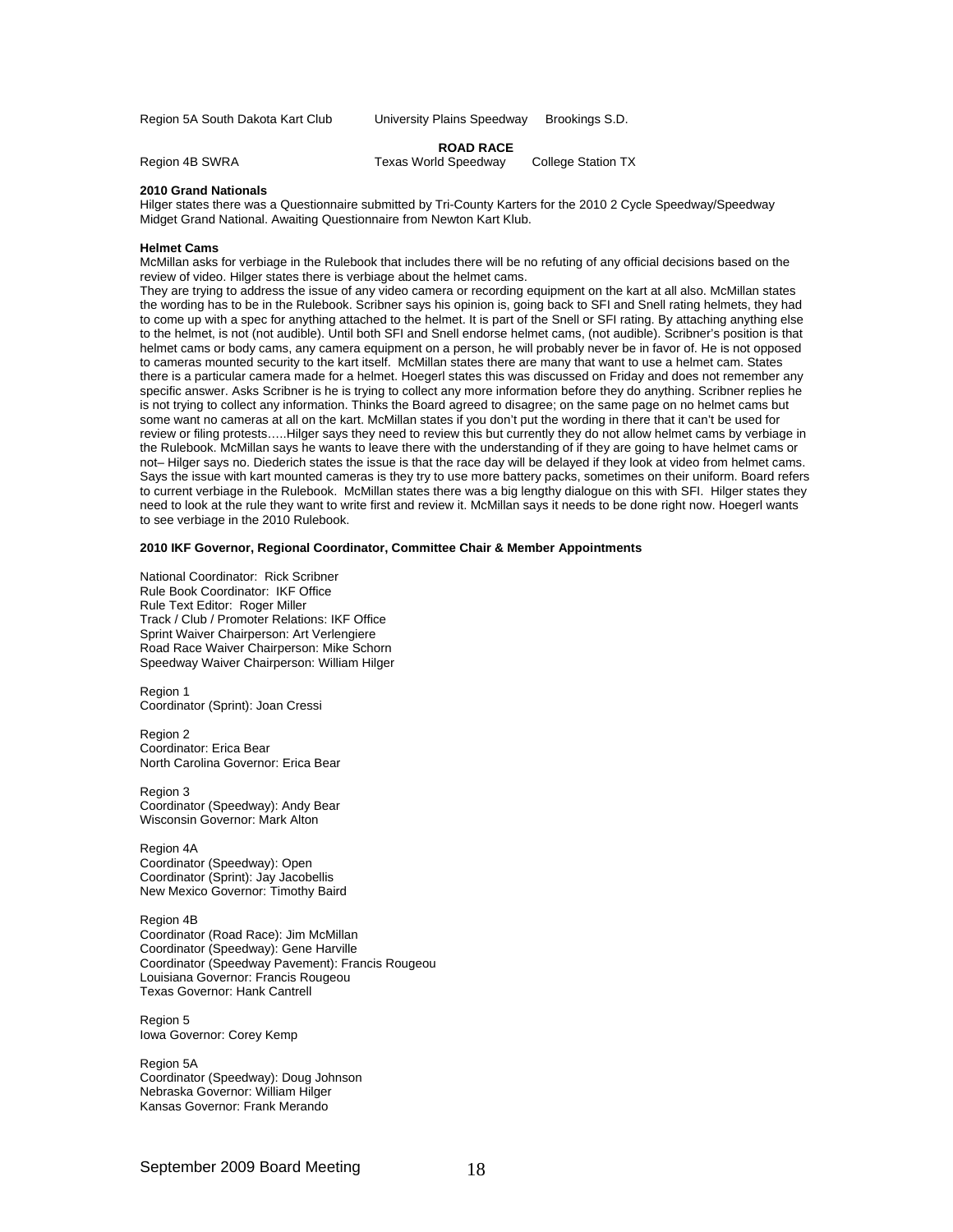South Dakota Governor: Loren Zomer

Region 6 Coordinator (Road Race): Chris Hatch Coordinator (Sprint): Bill Hettick Idaho Governor: Larry Kurpiewski Oregon Governor: Mike Schorn Washington Governor: Bob Thompson

Region 7 Coordinator (Sprint): Art Verlengiere Hawaii Governor: Tim Hultquist South California Governor: Sharon Barros

Region 8 Governor / Coordinator: Stan Crocker

Region 10 Coordinator / Governor: Gabe Kadjy

Region 11 Coordinator (Sprint): Ed Diederich / Art Verlengiere Coordinator (Road Race): Roger Miller Northern California Governor: Roger Miller Northern Nevada Governor: Glenn McKinnon

Motion by Schorn to approve the appointments. Second by Araki. In Favor: Araki, Hoegerl, Holmboe, Motley, Schorn, Scribner Absent: Verlengiere Passed

# **Advisory Committees**

National Tech Director 2-Cycle: Jack Hoegerl Committee: Lynn Haddock, Terry Ives, John Motley

# National Tech Director

4-Cycle: Terry Nash Committee: Lee Miller, Roger Cathey, Chuck Sloggett, David Snyder, Syd White, Mark Alton, Jody Mitrevics, George Shear

Shifter Tech Committee Chair: John Motley

Committee: Terry Hegar, Don Holmboe, John Sefcik

Road Race Committee

Chairman: Don Holmboe

Committee: Debbie Kuntze, Chris Hegar, Roger Miller, Mike Jones

Sprint Committee Chairman: Art Verlengiere Committee:

Speedway Committee

Chairman: Bill Hilger Committee: Andy Bear, Dan Koopman, Adam Mollenkopf, David Snyder, Ralph Woodard, Brad Swiggart, Doug

Norgaard

## TaG Committee Chairman: John Motley

Committee: Don Moormeister, Terry Nash, Rick Scribner, Jack Hoegerl

Motion by Holmboe to approve the appointments. Second by Motley. In Favor: Araki, Hoegerl, Holmboe, Motley, Schorn, Scribner Absent: Verlengiere Passed

**Directors Agenda Items:**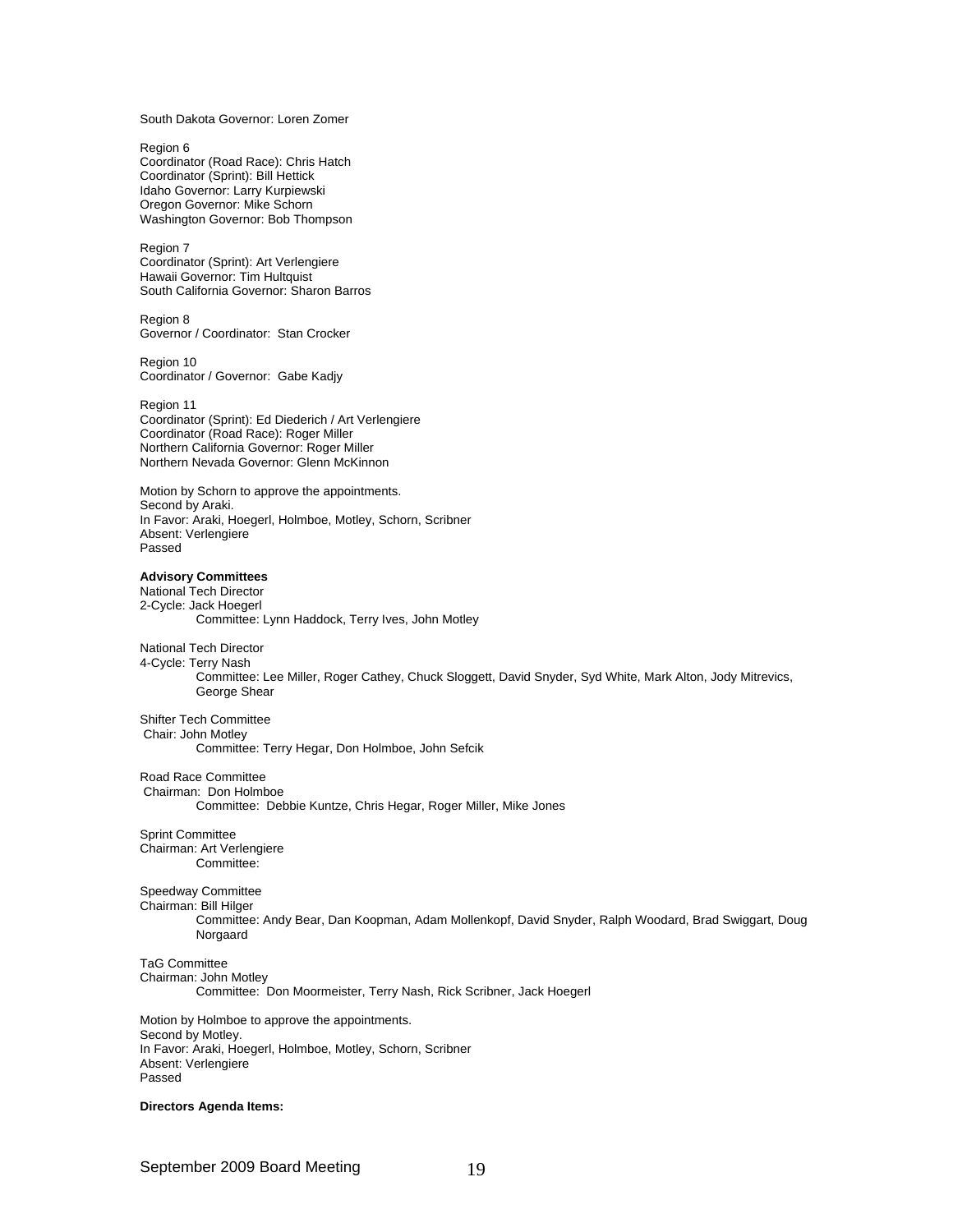Hilger states we have received five Requests For Proposal for the 2010-2011 tire contract. Motley states the RFP's are from Bridgestone, Burris, Hoosier, MG and Vega. He felt they all incorporated issues that the IKF wants to address. Considers all valid proposals; all worth pursuing to the next step. Scribner asks if there is a timeline – Motley replies no. Hilger states Motley is in charge of the RFP and how it's handled – up to him to pick who he wants to do the testing or any additional help he thinks is necessary.. Scribner asks if Motley will whittle the group down to a smaller group for consideration. Motley replies it will not be as easy as the first time. Holmboe asks if a blind test is possible – Motley replies they have never found a reasonable way to blind test tires. Although desirable, it would be very difficult. Motley asks if there is a budget. Some monies offered by the tire companies for testing. Hilger tells Motley to review and let the Board know if he needs additional money for testing. Motley will keep the Board updated.

Motley states he is going to do some engine testing; a junior engine and the 09 Leopard. Does not see any objection to trying to combine both in one deal. Hilger does not think it will affect the tire testing. No objection from the Board.

#### **John Luza Matter**

This matter is the result of actions of Mr. John Luza at races and the 4 Cycle Speedway Grand National. Hilger saw this first hand at the Texas race. His son was black flagged and the father used extreme language and finger motions that were detrimental to the crowd. Wants to put him on probation for one year.

Motion by Scribner to place Mr. John Luza on probation from July 2009 to July 2010. Second by Motley. In Favor: Araki, Hoegerl, Holmboe, Motley, Schorn, Scribner Absent: Verlengiere

Passed

#### **Cervelli Matter**

Cervelli addresses the Board in regards to Grievances forwarded to the Board regarding their driver Sonny Cervelli at the 2 Cycle Sprint Grand National. They received a letter back from the IKF referring to Section 102.1.3.1. Cervelli states the Grievance is for the officiating at the event not so much for the faring dq and the rough driving incident. Feels it is a valid Grievance; refers to Section 103.2. The issue they have with the officiating for the rough driving is with Race Director Mike Schorn who did not personally witness the incident. They were told Dan Pellizzari, who is not listed as any official on the race program. Cervelli was told by the corner workers that the rough driving incident did not happen with his driver per Brian Rivera. Joe Pettit states there was rough driving, there was a crash but not with their driver. The corner worker and the starter agreed it was not their driver. Cervelli states ?? was located on the other side of the track. It happened in the first corner and there was no black flag waived. Was told there was no radio communication for the first three laps per Schorn. Schorn discusses what he did and did not hear on the radio. Cervelli says the black flag was not waived until 22 laps later – asks if it was such a safety issue and rough driving concern, (tape did not pick up) continue for the rest of the race, there were 30 other kids out there racing even after the crash. Should not have gone for 22 laps. Hilger states that is not uncommon during that event where there was penalization of positions, a black flag was shown until the end of the race; Scribner states a lot of times when an incident takes place with many people involved that saw the incident, there was communication on the radio and decided to take care of it afterwards with a one on one instead of a knee jerk reaction.

Pettit says they communicate with the corner worker to see what they saw and trust their statement as fact. Cervelli refers to Section 109.11, is says shall. Pettit states the time to do that is after the race when there is no action and you have good communication with such corner workers. States the corner worker was never asked. Hilger states there are discrepancies between what they are reading and what happened at the event. Cervelli states there was no evidence of rough driving. States people came up that had video, never rubbed a tire. Wants the Board to look at the videos. Hilger states he has not looked at the video and will not look at video. Holmboe asks what row was their driver in and was he on the inside or outside, Cervelli replies he was in the inside position #7. Pettit states driver directly in front of their driver spoke directly to Schorn and said he was never hit on the start, entering or going through the corner. Holmboe asks if a driver in that line of karts on the inside hit; Pettit replies two rows ahead, driver starting position #3 was hit. Holmboe clarifies at the start of the race, their driver was  $4^{th}$  back inside,  $2^{nd}$  position driver got hit. Cervelli states Pellizzari said his son drove over the top of another kart. Video shows different. States 10 kids verified that his son had nothing to do with this issue. Families upset over this. Holmboe asks for quick private caucus at some point. Pettit states child has raced for 7 years, first time outside of club racing, never been black flagged for rough driving. Hilger asks if the last paragraph on page two is 100% actual; dad replies yes. Difference in connotation. Hilger and Cervelli ask for questions regarding the rough driving – no questions from the Board.

Faring DQ - Cervelli was told it was a full size CIK faring. Confusion about reading the rule, figuring the dimensions, where it was measured from. The day before, during practice, they took the kart up and talked to the tech director Motley. He looked at all of their bodywork, the front nose, which he told us stuck out passed the front tires. He changed that. Asked him to look at the faring, said Motley looked at the Rulebook and said it was fine. Good to go. Pettit states he was not comfortable because it was senior bodywork that was cut down and modified to fit the

dimensions, side pods. Wanted to make sure it was good – took to Motley. Pettit states it was wider than it should be. Wanted to make sure it was ok before they qualified and raced with it. If not, wanted to switch it, not trying to make any performance gains. Wanted it checked out before they went any further. Discusses other kart. Issue they had – driver given the Duffy, his kart was never measured in the impound area. Once the kart leaves the impound area, kart is not under anybody's control except the parent or whoever is pushing the kart. Winner told them again last night that his kart was not measured in the impound area. Did the motor and took the kart out, Motley had come to his pit to measure it. He did not see if Motley measured it outside the impound area. Motley agrees. Pettit states they wanted to make sure it was ok beforehand and it was not ok. Wanted to see if Motley would say it was ok.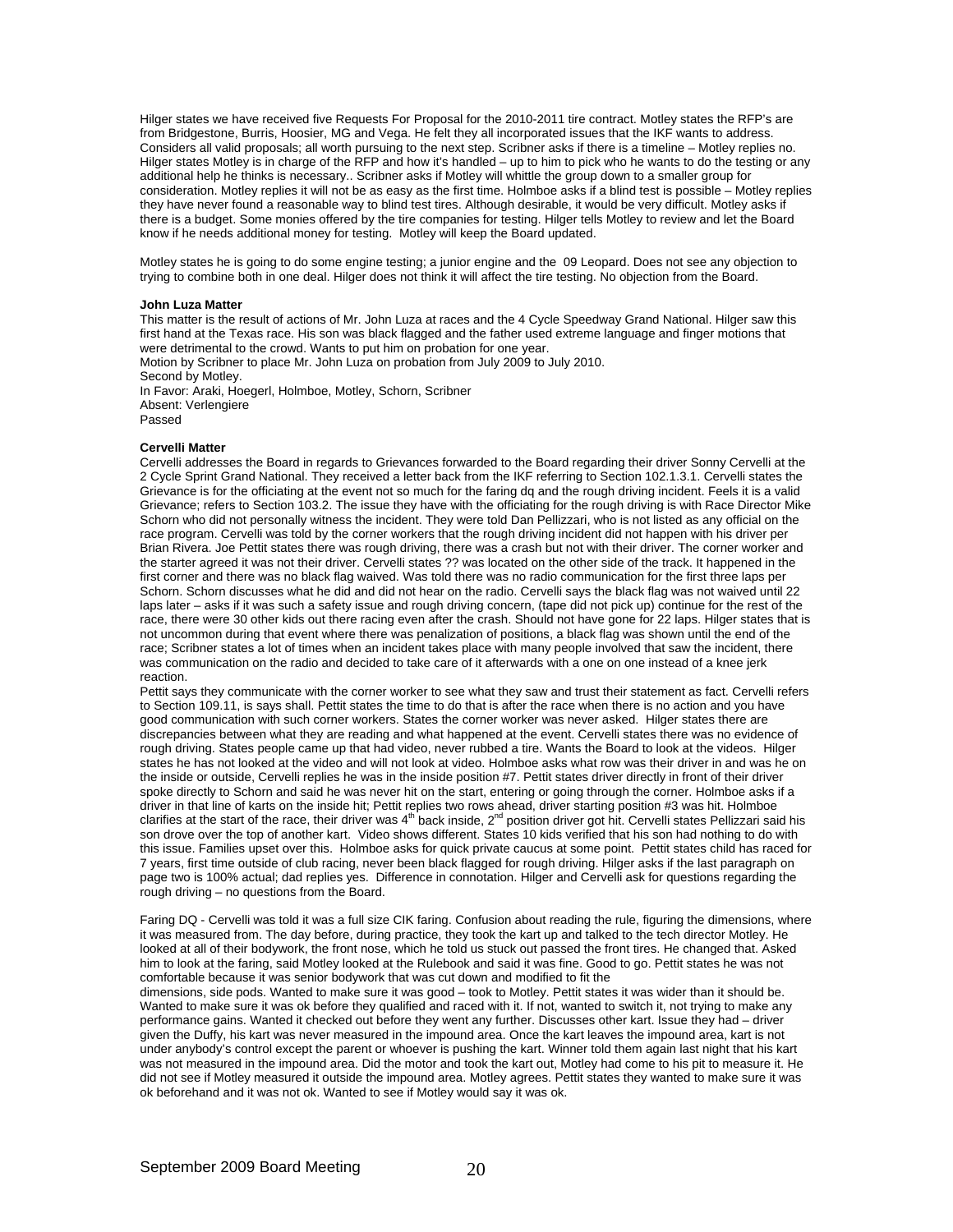Holmboe states there was a collision entering turn one. Asks who caused the collision? Pettit's reply is positions two and four. Holmboe asks if there was any other significant contact by any other karts almost simultaneously. Pettit replies. Holmboe asks if he recalls any significant head snapping. Pettit says no, pretty far distance. Pettit talked to every driver on the top ten. States there are three videos, one from grandstands, one from turn one, in kart camera.

Faring – Motley states he never measured the faring. Never got his tape out. Did not know what the number was until after the event when he had to look in the book. Maybe there was an assumption made that the faring was approved. Cervelli refers to page 21, reads the "Note to all Competitors". That's what they did. Scribner refers to page  $24$ ,  $4<sup>th</sup>$ paragraph – that is the other side. Cervelli felt that he could ask Motley. Hoegerl states that he has been in pre tech area many times, if somebody rolls up a kart and asks if it is legal, he is not going to check 1001 dimensions. Motley states there was no question about the nose, he had to look it up in the Rulebook. Hoegerl asks if he saw Motley measure it – Cervelli did not. Holmboe asks if his expectation was that Motley would look at all other aspects of bodywork. Pettit says his concern was whole bodywork. The nose was senior, the driver faring and the pods. Hilger asks if they told Motley they had senior bodywork on a cadet kart – Pettit says he did not know if the bodywork would conform; they had been running it for 2-1/2 years. Scribner says Cervelli and Pettit are very good at researching and bringing forth the rules, it states in the Rulebook the maximum width for the cadet bodywork. Asks if they were able to measure their own faring. Cervelli replies no; other karts that did not meet the standard that passed. Motley states all of the Top Karts had – 5 people talking at once – could not pick up from tape. Motley reads "the Race Director may be empowered to permit minor deviations and specifications". Others were relatively easy because they had cadet bodywork on them. Clearly was a tortured interpretation of the rule to DQ them. Cervelli had full sized bodywork, which was what the Rulebook was written to prevent. Cervelli says it was his mistake. Motley says it easily could have been a communication problem. Motley says he did not measure the faring.

Motley refers to the nerf bars; IKF needs to put FIK in the Rulebook and would resolve the issue. Schorn explains ability to change at the track, refers to Section 102.3 Policy Change. Motley states it could not have been fixed. Cervelli knew this. Motley thanks the person who brought it to his attention.

## Executive Session by Board.

Hilger states the Board thanks Mr. Cervelli and Mr. Pettit for coming before the Board with the Grievances and presenting all the facts and talking to them in a civilized matter. The Board agrees to uphold the decision of the Race Director in Charge and Tech Director on both issues. Cervelli asks if the Board wants to see the video – Hilger replies no. Board agrees. Cervelli states something should be in the Rulebook about videos not being allowed. States a lot of people up North are waiting for the outcome of this decision to see how they will plan next years racing program. Thanks the Board.

Discussion of the use of videos. Motley says they need a clear, consistent policy. Holmboe says he knows there are strong thoughts about videos; need a control process. Ever hate to feel like they would make a decision based on eyewitness accounts that really aren't quite what they thought they were. McMillan feels the problem is if they start accepting videos that overturn things, you will lose all your workers. Hilger adds, and all your volunteers.

#### **SFI Certification**

Hoegerl states that SFI has put together a 2 and 4 cycle tech certification program. IKF is in the process of putting together a date for those certifications programs in the West Coast and the Midwest between now and January 2010. Dates will be on the IKF website and our magazine. McMillan asks if the 2 cycle includes Shifter tech – Hoegerl states that SFI has put together these procedures. The test is open book from our Rulebook. Their goal is so you can research in our Rulebook and find the answer. Motley says it is a procedural test; learn how to look up the rule. Section 100 is included in the tests. Hoegerl states they try to do with the certification programs is have a 2 and 4 cycle technical procedure demonstration. Takes one full day for testing. Intent is to have same time as the Board Meeting. Need to publicize it well. Test goes back to SFI for grading and certification. Wants to get certified help at regional and National programs. Only talking about level one at this time. Discusses fees for the certification program. Diederich ask if this is open to clubs – Hoegerl says yes. IKF to work toward a certified tech staff. Could take 3-5 years.

#### **Stock Honda Rules**

Motley states they want to incorporate Stock Honda rules to move into Road Race. Holmboe says it is a work in process. Motley says they have not hammered the SKUSA rules out yet that they want to copy. Hoegerl asks if it will be a regional class. McMillan comments not picked up by tape. Motley asks about the class structure they already have. Miller states they will modify the current super stock rules. Motley did not understand it that way. Diederich says that Sprint racing will be driven that way fairly soon. Holmboe says road racing driving SKUSA in the Sprint deal. Motley says the Rulebook says here is a set of engine rules that either Sprinters or Road Racers can do. Practical matter – almost all the rules are used for road racing rather than sprinters. Scribner says the idea was to just add it so they have a guideline. Miller comments are not picked up by the tape. Section 650. Closer to SKUSA rules. That is the direction – not a new class. Motley says rules are so different. Comments by McMillan. Holmboe says they are much closer now than four months ago. Motley gave a draft copy to Don Holmboe.

## **TaG Junior Age**

Scribner would like discussion on the TaG Junior age; thinks it should be attained age 13. Holmboe asks if there is evidence that it has caused a problem. Pettit states it is a big jump to go to Junior TaG. Araki believes we have a TaG license rule that we should be using. Discussion by 4-5 persons. McMillan states IKF should have a SFI program for those who want to be Race Directors. Scribner says if they move the TaG Junior age to 13, they still have the exception